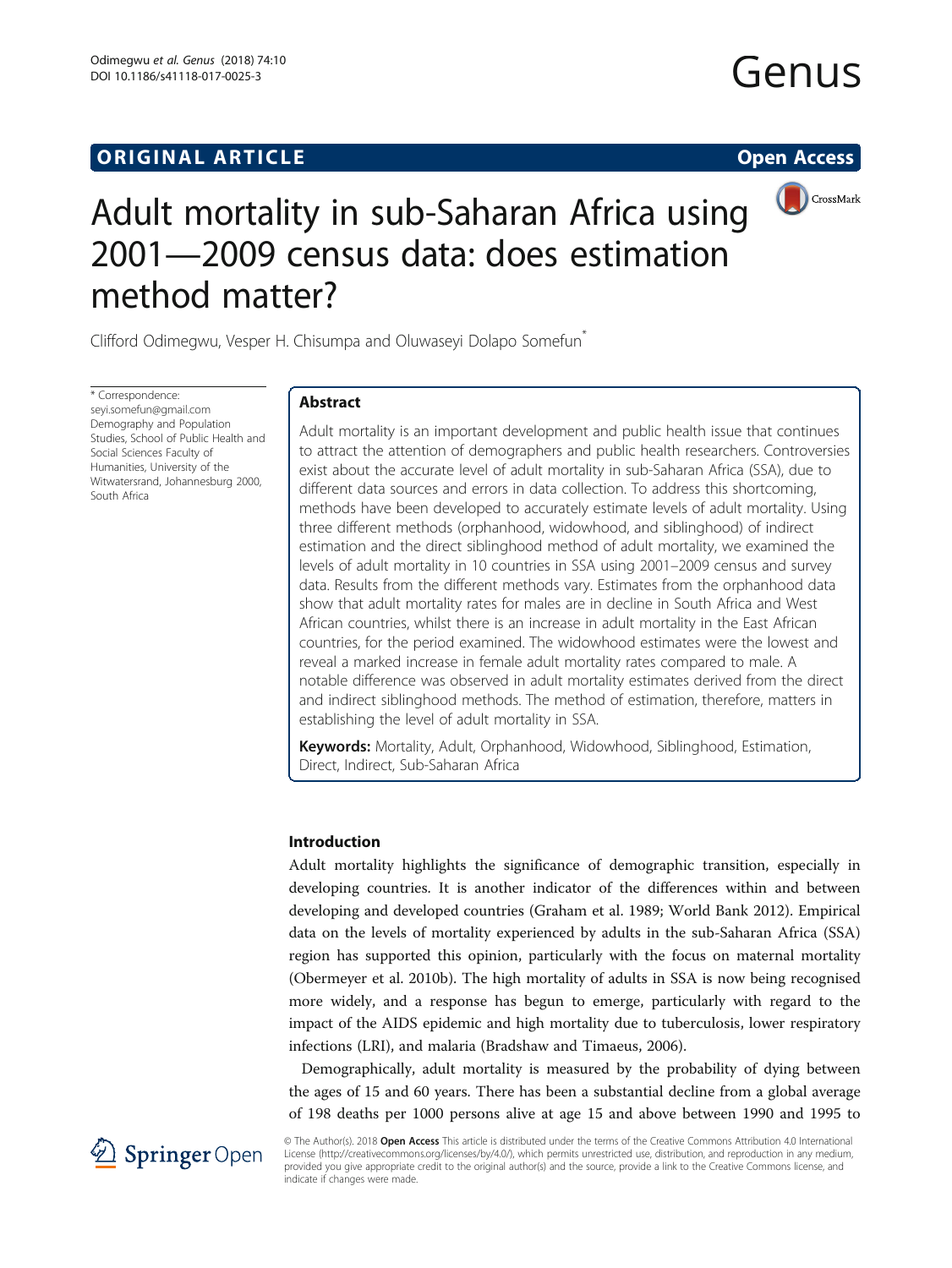157 deaths per 1000 between 2010 and 2015 (United Nations [2013](#page-24-0)). However, this rate has stalled somewhat, particularly in developing countries. Nonetheless, variations exist in the level of adult mortality among different countries in SSA. For example, the adult mortality rate in South Africa has been estimated at 43%, compared to 37% in Nigeria and 27% in Kenya (United Nations [2013](#page-24-0)). Research has documented that the high adult mortality in South Africa may be due to the HIV/AIDS pandemic which has mostly affected the Southern part of Africa.

Levels and trends in adult mortality are important indicators of development in the health of populations, and synthetic measures of the level of mortality, such as life expectancy at birth or at age 15 and above, are used as indicators of health status and social development (Helleringer et al. [2014](#page-23-0); Timæus [1991a, 1992, 2013c](#page-24-0)). However, these are best monitored through comprehensive vital registration systems. Reliable information on mortality is essential to the development of national and international health policies. Medically certified information is available for less than 30% of the estimated 50.5 million deaths that occur each year worldwide (Murray and Lopez [1997](#page-24-0), [2013\)](#page-24-0). The need for more accurate mortality data for many practical and research purposes is essential in the field of demography, social sciences, and epidemiology. Yet, only a minority of the world's countries have complete vital registration systems, and demographic surveillance systems are only occasionally feasible in a few isolated areas (Gakidou and King [2006](#page-23-0)). Adequately functioning systems that produce statistics on adult mortality on a regular basis exist in only about one-third of all countries of the world (Rao et al. [2006\)](#page-24-0). In SSA, very little information has been available on adult mortality, let alone data from civil registration systems, demographic surveillance systems (DSS), census, and demographic and health surveys.

Civil registrations have been described as an administrative system used to document major events and their characteristics (particularly births and deaths). Some of the uses of the civil registration system include providing people with important documentation required to establish legal identity and family relationships, make claims of nationality, exercise civil and political rights, access services, and participate in modern societies (AbouZahr et al. [2015\)](#page-23-0). In addition, records of vital events from civil registration are a key source of vital statistics for fertility and mortality. A working vital registration system can help furnish governments with reliable and up-to-date population and mortality statistics, including causes of death. This enables them to plan, deliver, and effectively monitor health and social development programmes, and track progress towards international commitments such as the Sustainable Development Goals (SDGs). Vital registration systems cover only a small fraction of deaths in most parts of SSA. With the notable exceptions of South Africa, Mauritius, Zimbabwe, and North African countries, it is often the case that less than 25% of deaths are recorded (Masquelier et al. [2014](#page-23-0)). As a result, adult death rates are routinely estimated based on extrapolations from child mortality rates and model life tables (Masquelier et al. [2014](#page-23-0)). However, it is important that empirical approaches are used to study adult mortality. This is because models could be imprecise when applied to specific settings due to the fact that input data and assumptions tend to over generalise epidemiological conditions which are very unlikely to change in the short term (Ben-Shlomo and Kuh [2002\)](#page-23-0).

This study focuses on estimating adult mortality rates using different methods of estimation in selected SSA countries due to the fact that information on levels and trends of adult mortality and age patterns of mortality in SSA is scarce.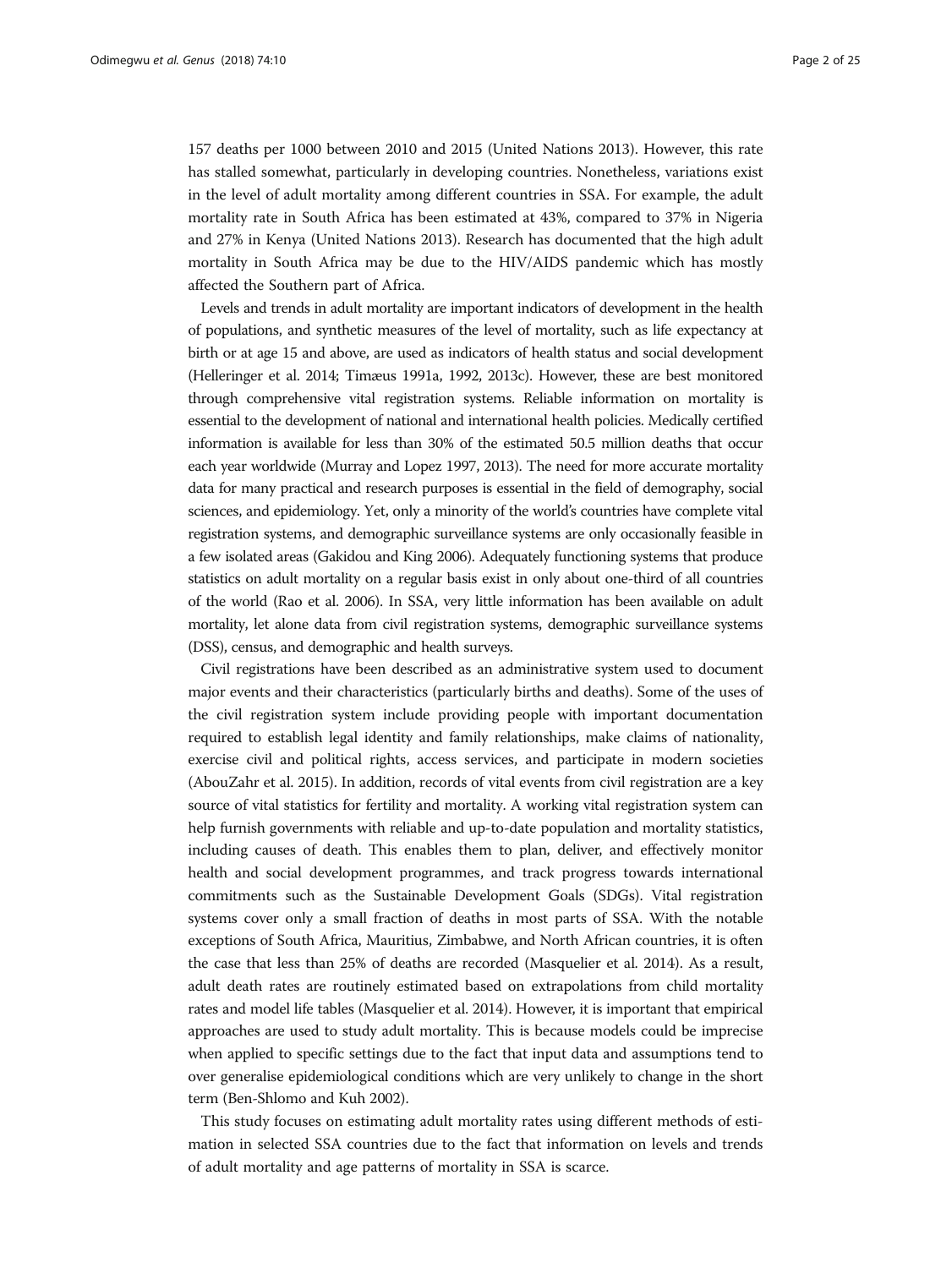The ubiquitous lack of vital registration data makes it necessary to derive estimates of adult mortality using indirect demographic techniques. Indirect methods of estimating mortality are used to fill information gaps. Also, given that adult mortality is a rare event relative to the size of the population, such approaches are considered efficient and costeffective ways of obtaining an approximate level of adult mortality. In addition, they are usually based on survey and census data (Alam and Townend [2014;](#page-23-0) Hill et al. [2006\)](#page-23-0).

The other readily available data that can be used to estimate adult mortality comes from the (Demographic and Health Surveys (DHS) (Table 4 in [Appendix\)](#page-20-0)); at least one of which has been conducted in most SSA countries. These provide valuable information on mortality in adulthood, as well as in childhood. Many of the surveys conducted in Africa include sibling history modules that were initially developed to obtain information for deriving estimates of maternal mortality.

Furthermore, most SSA countries now have censuses available that can be used to determine the level of adult mortality. Censuses can be used to estimate adult mortality when the census schedules include either direct questions on household deaths in the recent past or questions on the survival of parents of the household members. Therefore, sibling history data collected by nationally representative surveys and orphanhood data collected by the censuses are now primary sources of information for estimating adult mortality in SSA countries where there are limited civil and vital registration systems.

The orphanhood method is one of the oldest techniques used for estimating adult mortality from the survival of specific age categories of respondents' parents (Brass and Hill [1973](#page-23-0); Reniers et al. [2011](#page-24-0); Timæus, [1991b](#page-24-0), [1992, 2013c\)](#page-24-0). It is considered the most applicable method for indirect estimation of adult mortality because the survival status of the respondent's parents is included in many censuses or surveys. This simple and robust way of analysing data on the survival of mothers and fathers was proposed by Brass and Hill ([1973\)](#page-23-0).

The widowhood method can be used to estimate adult mortality, and it requires questioning ever-married adults about the survivorship of their first spouse (Hill and Trussell [1977](#page-23-0)). One problem associated with this method is that it can produce biased results in polygamous societies, as the deaths of subsequent, and often younger, wives are ignored. In addition, there is also the problem of over-reporting of a husband by co-wives. Also, husbands may intentionally omit or misreport death owing to the sensitivity of the event or to feelings of liability. Estimates obtained from the widowhood method would also naturally exclude deaths of unmarried women and men (Graham et al. [1989\)](#page-23-0).

The siblinghood method can be used to estimate adult mortality directly and indirectly (Timæus [2013b\)](#page-24-0). Adult mortality can be indirectly estimated from data supplied by adults on the survival of their adult siblings (that is brothers and sisters) from the age of 15. The proportion of brothers or sisters surviving by age of respondent is an indicator of survivorship by approximating the probability of survival from birth to the age of the respondents. For data on sibling survival, survey respondents are asked to list all their maternal siblings by birth order and report their survival status, age, and, if deceased, age at, and date of death. The sibling history data have been used to evaluate the mortality impact of large global health initiatives, such as the United States President's Emergency Plan for AIDS Relief (PEPFAR) (Bendavid et al. [2012](#page-23-0)), and to estimate the number of deaths due to conflict or genocide (De Walque and Verwimp, [2010;](#page-23-0) Obermeyer et al. [2008\)](#page-24-0).

The use of the siblinghood method has two main concerns: sample selection bias and reporting errors (Gakidou and King [2006](#page-23-0); Helleringer et al. [2014;](#page-23-0) Masquelier [2013](#page-23-0);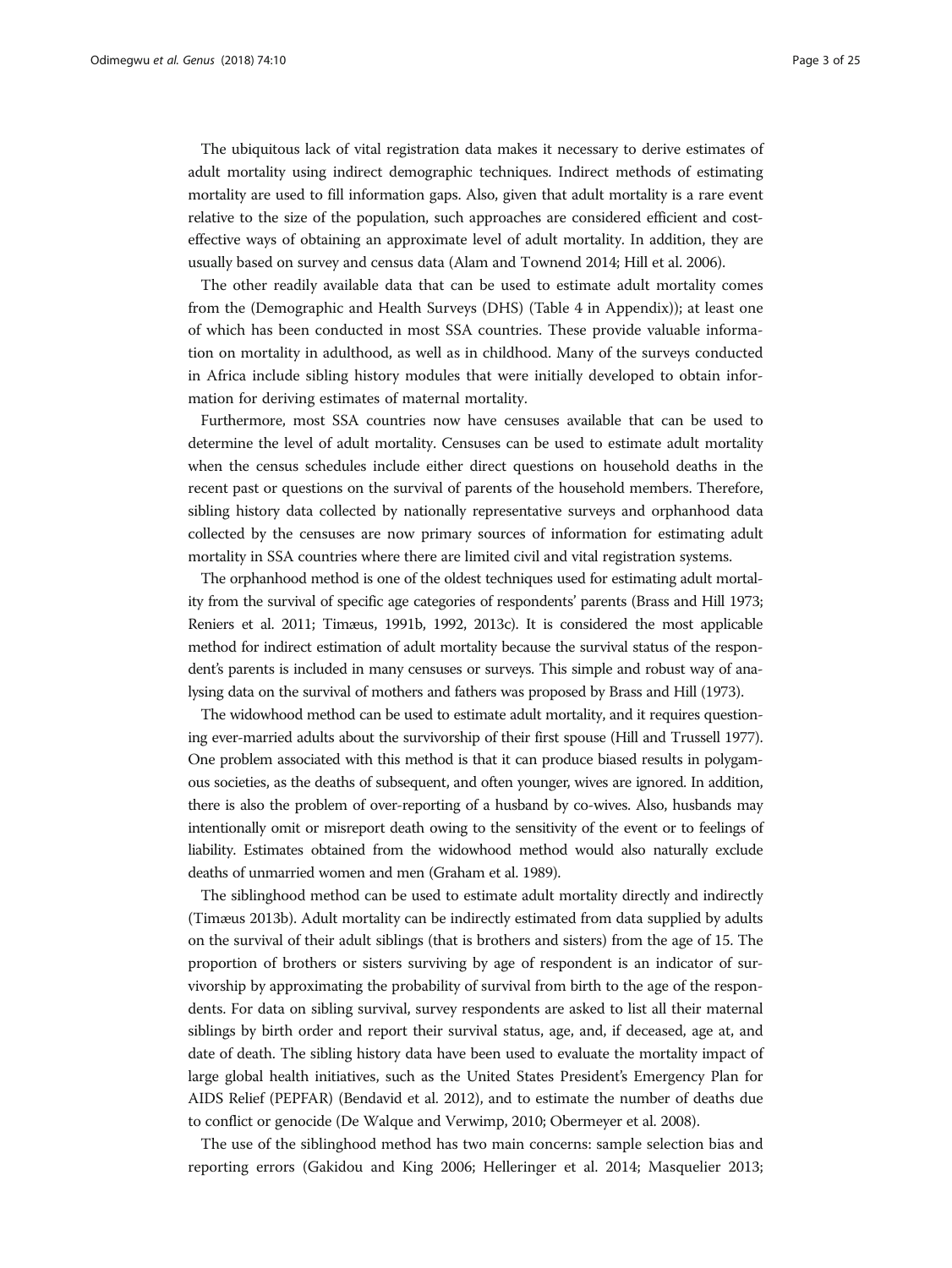Obermeyer et al. [2010a;](#page-24-0) Timæus [2013a](#page-24-0), [2013b;](#page-24-0) Timæus and Jasseh [2004;](#page-24-0) Trussell and Rodriguez [1990\)](#page-24-0). In the case of reporting errors, these arise where respondents may be uninformed about the existence of siblings who died before they were born or when they were young. To make up for this, it has been recently proposed that questions about deaths should be restricted to siblings who survive to age 15 years or survive to marry (Timæus [2013a](#page-24-0)).

The advantage that these methods (orphanhood, widowhood, and siblinghood) of adult mortality estimation have is that they rely on information gathered by questions that are simple and easy to answer. Despite the fact that the performance of the orphanhood method has been addressed by (Brass and Hill [1973](#page-23-0)), the widowhood method by (Hill and Trussell [1977](#page-23-0)), and the siblinghood method by (Timæus [2013b](#page-24-0)), this study is important as we aim to examine whether the performance of these methods has changed over time or remained the same. In addition, at the time of the previous assessments, only few countries were explored and there has been an increase in the number of censuses conducted, as well as an improvement in the quality of data collected by the censuses over the decades. Based on this background, the aim of this study was to compare estimates of adult mortality indices for the selected countries as a way of assessing the performance of the three different methods of estimating adult mortality.

#### Data and methods

#### Study setting

Demographic and epidemiological information related to adult mortality in the 10 selected study countries in SSA is summarised in Table 1 in the Appendix. The 10 selected countries including Cameroon, Kenya, Liberia, Mali, Sierra Leone, South Africa, South Sudan, Sudan, Tanzania, and Uganda. South Africa has the highest HIV prevalence rate and Sudan has the lowest. HIV/AIDS was one of the leading causes of death in the study countries, except in Mali, Liberia, and Sudan. Most of the HIV/AIDS deaths occurred in South Africa. Lower respiratory infections were causes of death in all countries, except Sudan.

#### Data

We used census data obtained from the Integrated Public Use Microdata Series International (IPUMS) program and survey data from the (Demographic and Health Surveys (DHS) (Table 4 in [Appendix](#page-20-0))) program. We purposefully selected 10 countries from SSA based on the availability of a recently conducted census and survey from 2000 onwards which collected information on survivorship of parents as well as spouses (census) and siblings (DHS). The selected census rounds for the countries are Cameroon (2005), Kenya (2009), Liberia (2008), Mali (2009), Sierra Leone (2004), South Africa (2001), South Sudan (2008), Sudan (2008), Tanzania (2002), and Uganda (2002). For the DHS rounds, the countries are Cameroon (2011), Kenya (2008/09), Liberia (2013), Mali (2012/13), Sierra Leone (2013), Tanzania (2010), and Uganda (2011).

#### Methods

#### Orphanhood method

The orphanhood method is used to produce plausible estimates of adult mortality based on reported proportions of respondents whose mother or father is still alive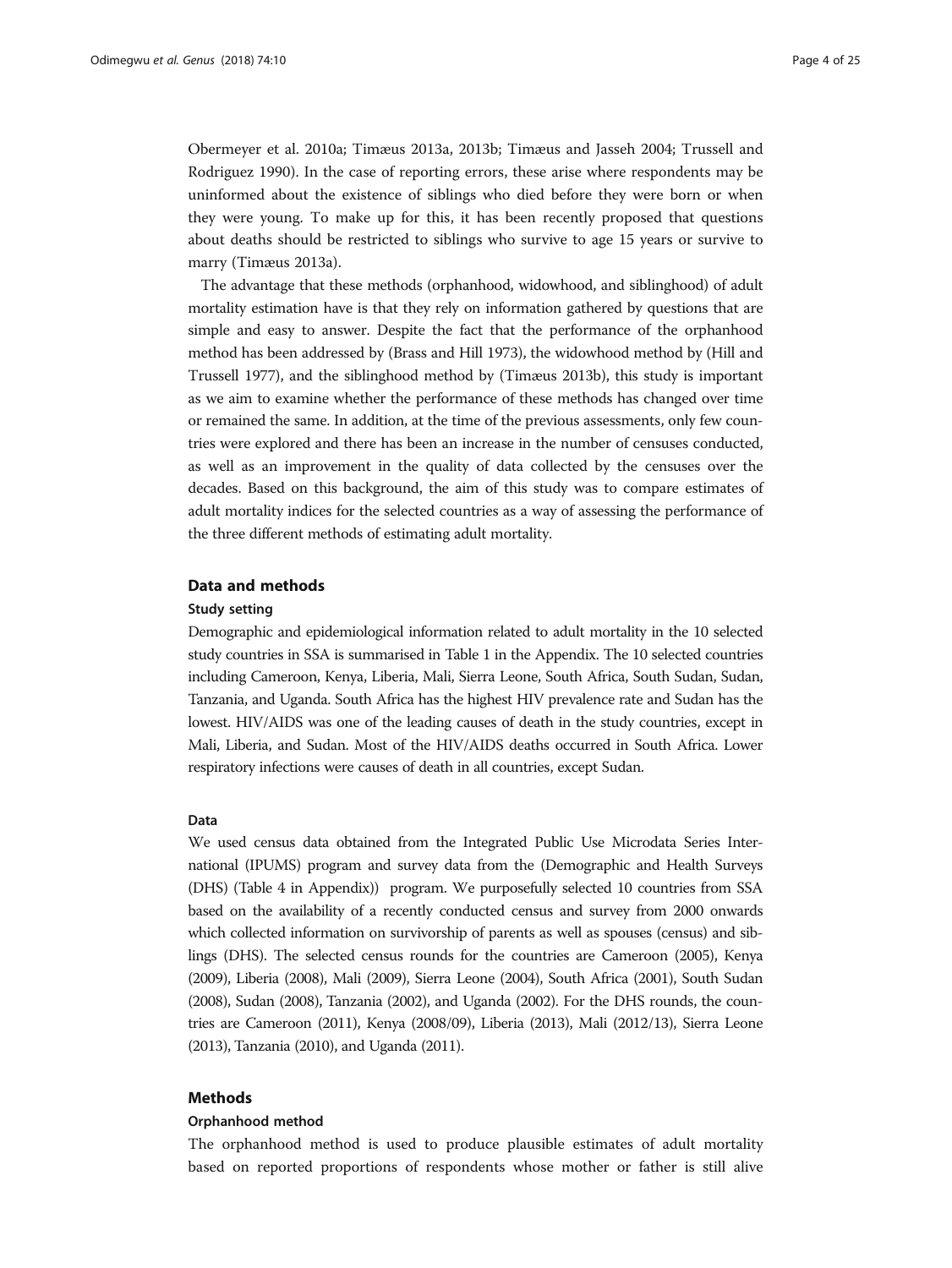(Brass and Hill [1973](#page-23-0); Henry [1960](#page-23-0)). The method estimates mortality of adult men and women indirectly from data on the survival status of the respondents' mothers and fathers. It is based on the notion that a respondent's mother or father must have been alive at the time of birth of the respondent. The method relates the proportion of respondents with living mothers or fathers in two adjoining age groups to measures of life table survivorship by means of a system of weighting factors whose values depend on the mean age of childbearing (Brass and Hill [1973](#page-23-0); United Nations [\(1983\)](#page-24-0). In order to apply the method, either a census or a single-round survey of the population must have included the following questions: 'Is your mother alive?' and 'Is your father alive?' Mortality estimates can be derived from the answers to these questions without requiring respondents to recall the exact dates when deaths occurred or the ages at death of deceased individuals.

Since the respondents' mothers or fathers must have been alive when the respondents were born, the duration over which they have been exposed to the risk of dying equals the age of the respondents. By allowing for the mean age at which the mothers gave birth in the study population to control for variations in duration of exposure to the risk of dying by age, it is possible to estimate the life table survivorship from age 25 to age 25 plus the number of years (*n*) (age  $25 + n$ ) based on the age group of the respondents  $(l_{25} + n/l_{25})$  from the proportion of respondents in each age group whose mother is alive. Similarly, by adjusting for the mean age at which the fathers have children, one can predict life table survivorship of adult men from the proportions of respondents with living fathers (Timæus [2013c](#page-24-0), p. 222). Since men tend to be older than women at the time of birth of their children, their survivorship is measured between a base age of 35 and age  $35 + n$ , where *n* is again linked to the age of the respondents. If mortality has changed over time, the estimated survivorship ratios reflect the mortality rates that prevailed at a range of ages and dates.

The input data required for the maternal orphanhood method include number of respondents with mother alive (or dead) classified by a 5-year age group, total number of respondents classified by 5-year age group, number of respondents who did not know or did not state the survivorship status of their mothers, and number of births occurring in a given year classified by 5-year age group of the mother. For the paternal orphanhood method, the input data required are: number of respondents with father alive (or dead) classified by 5-year age group, total number of respondents classified by 5-year age group, number of respondents who did not know or did not declare survivorship status of their fathers, and number of births occurring in a given year classified by 5-year age group of the father.

Prior to deriving mortality estimates using orphanhood data, it is important to assess how many respondents stated that they did not know whether their mother or father was alive, or failed to answer the questions at all. If the response rate on these questions is very high, they should be excluded from the analysis. Also, comparing the responses of male and female respondents of the same age is vital. The proportion of parents that have died should not differ significantly between men and women of the same age. If the proportions vary among older respondents, it could be attributed to sex differences in the pattern of age misreporting. Alternatively, it could indicate that the sex reporting fewer deceased parents (usually the men) is more likely to lose touch with their families and therefore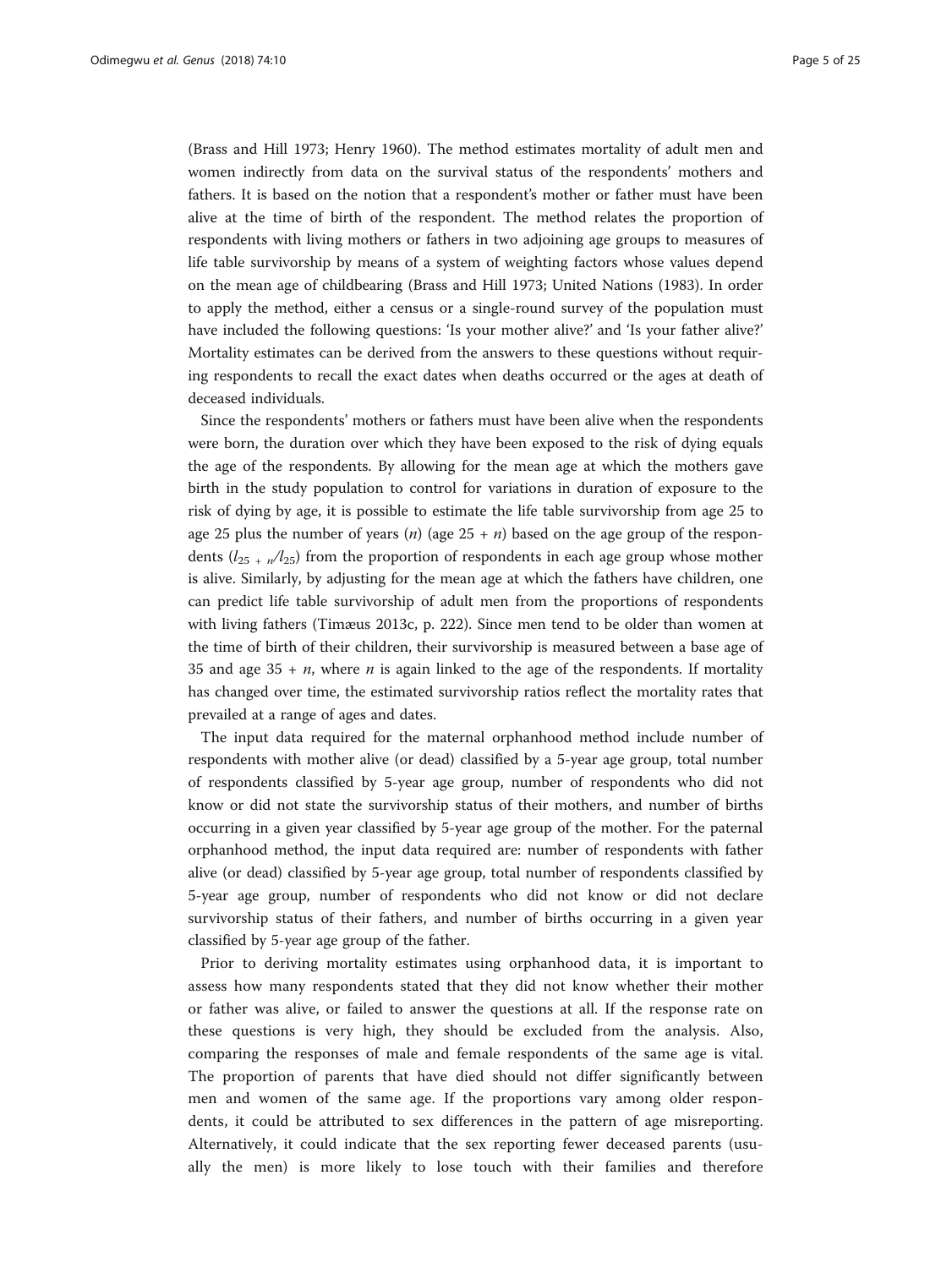<span id="page-5-0"></span>information is wrongly captured assuming that some parents remain alive when they have died (Timæus [1992, 2013c](#page-24-0); Zuberi et al. [2005](#page-24-0)).

One advantage that the orphanhood method has over methods based on questions regarding household deaths is that only censuses or large surveys can capture information on a reasonable number of deaths in households in the year before the inquiry to yield mortality estimates that are sufficiently precise to be useful, which is not the case with the method. Moreover, the method does not assume that the population is closed to migration (Timæus [1992, 2013c\)](#page-24-0).

A natural limitation of the orphanhood method is that data on parents' survival can only be collected from those of their offspring who are still alive. The survival status of adults who have no living children is not represented in the reported proportions of parents alive. Moreover, parents with more than one surviving child are overrepresented in comparison to those with exactly one surviving child in proportion to the number of their surviving children. Thus, the method only produces unbiased results if the mortality of the parents is unrelated to how many of their children are alive at the time that the data are collected. In general, the selection bias that arises from breaches in this assumption is small (Palloni et al. [1984;](#page-24-0) Timæus [2013c](#page-24-0)). Another issue is the "adoption effect" whereby the new adopting parents are reported as if they were the (live) biological parents (whether consciously or not). This tends to result in an upward bias of the estimated survivorship of parents. Also, the "absentee effect" (the prolonged absence of fathers), in South Africa, for example, could lead to upward biases in paternal orphanhood mortality estimates (Udjo et al. [2005\)](#page-24-0). In addition, there is a tendency for women to understate their ages and for men to overstate their ages which, to some extent, biases mortality estimates. Furthermore, the orphanhood method can only provide broad measures of the overall levels of adult mortality. The method is unable to detect short term trends or abnormal age patterns of mortality within adulthood (Timæus [1991a](#page-24-0), [2013c](#page-24-0)), and the method yields mortality estimates that refer to dates before the census or survey was conducted. Therefore, orphanhood method estimates of adult mortality represent averages of mortality experienced over the period that the parents of respondents were exposed to the risk of dying. The method produces measures that refer further back in time compared to direct measures. It assumes a broad trend of mortality over approximately 10 to 15 years preceding the survey or census. Nonetheless, it is based on reliable information that is simple to collect from two questions asked from a household regarding the survivorship of the individual members' biological mother and father.

We computed the survivorship of mothers by estimating the probabilities of surviving from age 25 to age  $25 + n$  using Eq. (1) (United Nations [1983](#page-24-0)):

$$
\frac{l_f(25+n)}{l_f(25)} = W(n)S(n-5) + (1.0-W(n))S(n)
$$
\n(1)

where  $S(n)$  is the proportion of respondents aged from *n* to  $n+4$  who declared that their mothers were alive at the time of the interview (age of children);  $W(n)$  is the weighting factor. We calculated the weighting factors  $(W(n))$  by linear interpolation after locating the computed mean age for the mother/father from the tables of weighting factors for conversion of proportions of respondents with mother/father alive into survivorship probabilities in Manual X (United Nations [1983\)](#page-24-0). According to Timæus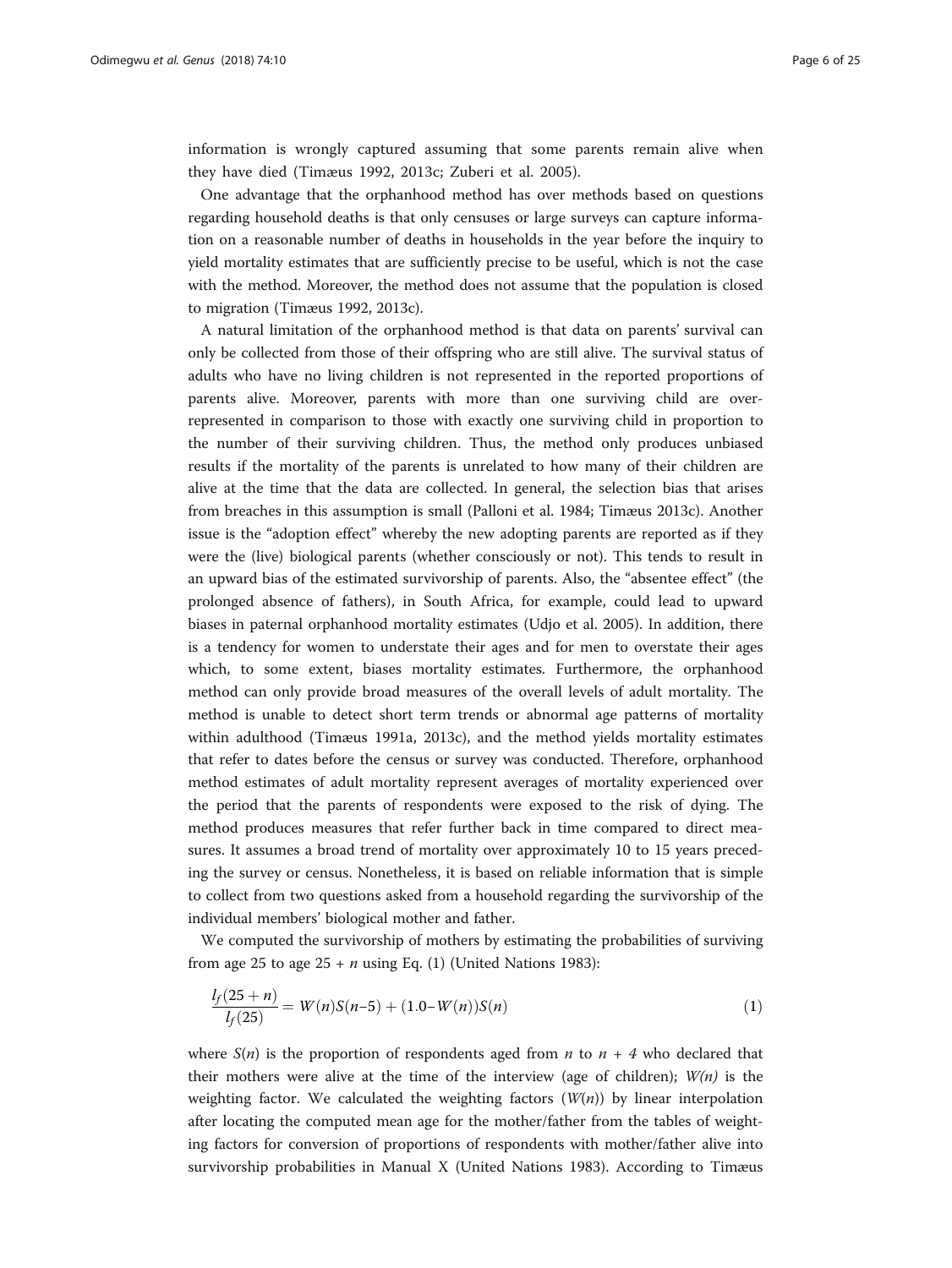([1992](#page-24-0) p. 50), Brass and Hill do not give an explanation as to why they adopt a series of weighting factors, neither do they clarify why the paternal orphanhood method is less robust, yet the weighting factors are used to convert the proportion of respondents with surviving mothers to generate conditional probabilities of survival. As for the robustness of paternal orphanhood estimates, one of the possible reasons can be due to the "absentee effect" which is the absence of fathers from the household for prolonged periods of time, such that the reporting of their survivorship is not reliable (Noumbissi et al. 2005; Zuberi et al. [2005\)](#page-24-0). Improved ways of using such data have been proposed by (Luy 2012; Timæus and Nunn 1997). Further estimation procedures based on regression models have been developed by the United Nations [\(2002\)](#page-24-0) and other scholars (Timæus [2013c\)](#page-24-0).

We computed the survivorship of fathers by adjusting the base from age 25 to age 35 to allow for the fact that men are usually older than women at the birth of their children (United Nations [1983\)](#page-24-0). Although the standard equation is set to base ages 32.5 or 37.5, we used age 35 to correspond with the standard model life table (INDEPTH Network [2004](#page-23-0)) for translating the conditional probabilities of surviving into a common adult mortality index. We interpolated the weighting factors for age 35 from the table of weighting factors in Manual X (United Nations [1983](#page-24-0): 103). We then used Eq. (2) to derive the conditional survival probabilities for fathers (United Nations [1983](#page-24-0)):

$$
\frac{l_m(35+n)}{l_m(35)} = W(n)S(n-5) + (1.0-W(n))S(n)
$$
\n(2)

The notations in Eq. (2) are as defined in Eq. [\(1](#page-5-0)) above.

To determine the reference period of the conditional survivorship probabilities, we used "time location" method developed by Brass and Bamgboye (1981) to estimate the reference periods and the exact date at which the person died. Translation of conditional probabilities of surviving into common indices of adult mortality rates is explained later, after the description of the widowhood and siblinghood methods.

#### Widowhood method

The widowhood method originally developed by Hill and Trussell ([1977\)](#page-23-0) estimates adult mortality from information about the survivorship status of the respondents' spouses. The rationale behind the method is that proportions of ever-married persons (classified by age) whose first spouse is still alive can be used to estimate adult survivorship probabilities. To establish the widowhood status of respondents, all ever-married respondents are asked whether their first spouse is still alive, with the possible answers being 'yes', 'no', or 'do not know' (United Nations [1983](#page-24-0)). To avoid problems of remarriage, the data collected refer only to the survival status of the first spouse of each respondent. The length of exposure to the risk of dying is estimated from the current age of the respondent and a measure of the average age at marriage for all respondents. The method assumes that mortality and nuptiality have remained constant in the recent past. The input data required for this method include number of ever-married male or female respondents with the first spouse alive or dead classified by the 5-year age group, total number of ever-married male or female respondents by the 5-year age group, number of ever-married male or female respondents who did not declare or did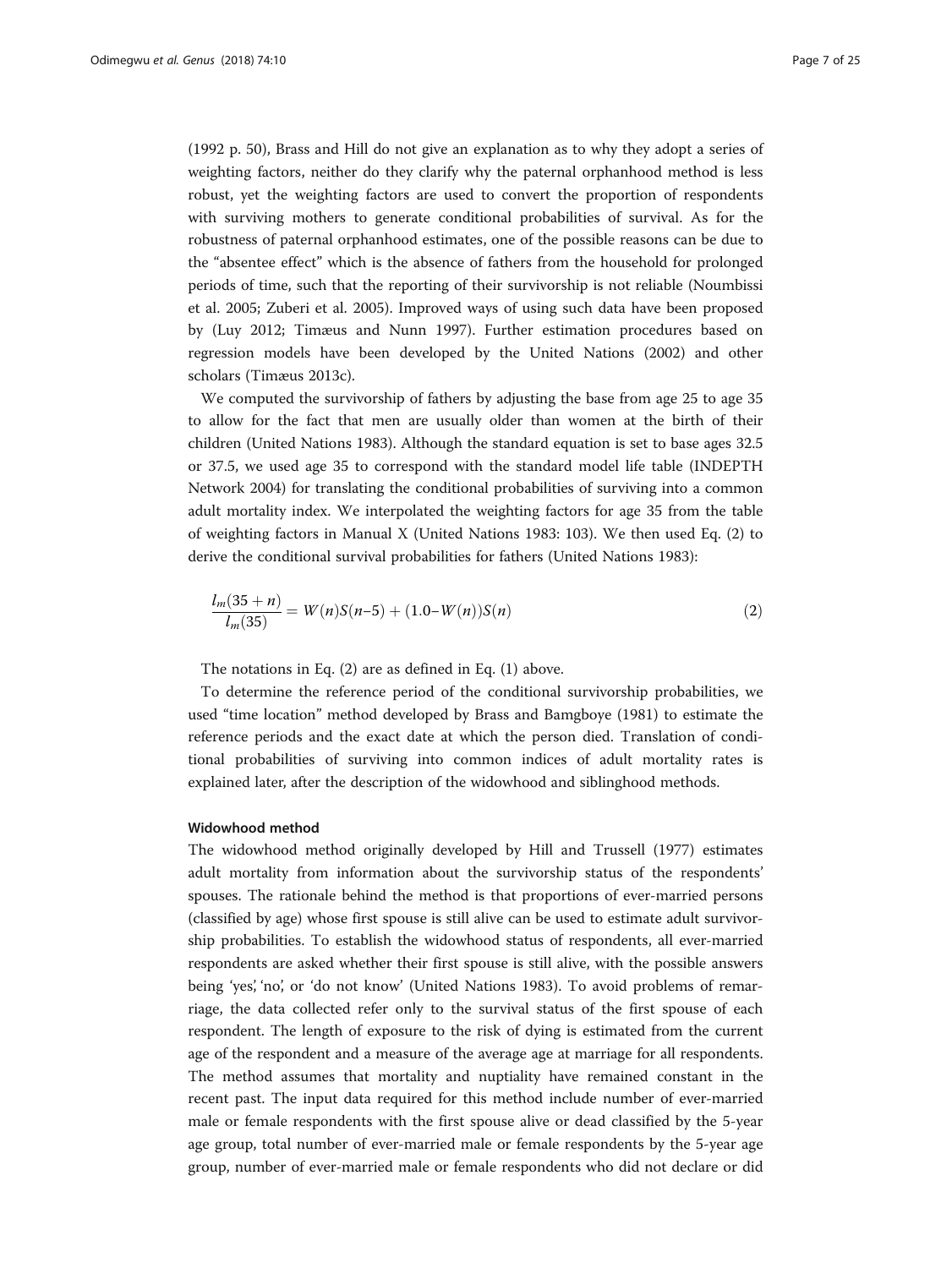not know the survivorship status of their first spouse by the 5-year age group, and the singulate mean age at marriage (SMAM) for both males and females.

We derived female adult mortality estimates from the reports of male respondents on the survivorship of their first spouse. For male adult survivorship, we estimated from reports of female respondents on the survivorship of their first spouse. We used Eq. (3) to estimate the conditional survivorship probabilities for males (United Nations [1983](#page-24-0)):

$$
\frac{l_m(n)}{l_m(20)} = a(n) + b(n)SMAM_f + c(n)SMAM_m + d(n)NW_f(n-5)
$$
\n(3)

For conditional probabilities of female survivorship, we used Eq. (4):

$$
\frac{l_f(n)}{l_f(20)} = a(n) + b(n)SMAM_f + c(n)SMAM_m + d(n)NW_m(n)
$$
\n(4)

where for both Eqs. (3) and (4):

 $n$  is the age;

 $a(n)$ ,  $b(n)$ ,  $c(n)$ , and  $d(n)$  are regression coefficients for estimating conditional survivorship probabilities obtained from provided tables, separately for males and females (United Nations [1983](#page-24-0): 112);

 $SMAM<sub>f</sub>$  is the singulate mean age at marriage for females;

 $SMAM<sub>m</sub>$  is the singulate mean age at marriage for males;

 $NW_m(n - 5)$  are male respondents aged  $n - 5$  whose first spouse was alive at the time of the interview, divided by the total number of male respondents whose first spouse's survivorship status was known;

 $NW(n - 5)$  are female respondents aged  $n - 5$  whose first spouse was alive at the time of the interview, divided by the total number of female respondents whose first spouse's survivorship status was known.

We computed the singulate mean age at marriage using Hajnal's (1953) method. Table 2 in the Appendix presents the computed SMAMs for the study countries. The time location for the mortality estimates derived from the widowhood method was estimated in the same manner as in the orphanhood method as stated earlier.

One of the advantages of the widowhood method over the orphanhood method is that it does not have the issue of the adoption effect and there is only one respondent per target person (Hill and Trussell [1977](#page-23-0)). Furthermore, women provide more reliable information about the survivorship of their first spouse than men (Hill and Trussell [1977](#page-23-0)).

The main concern in collecting data to be used with the widowhood method in the estimation of adult mortality arises from the fact that the analysis is intended to be applied to the survival of the respondent's first spouse which helps to reduce the effects of remarriage on the data (Timæus [1991a;](#page-24-0) United Nations [1983\)](#page-24-0). However, when marital unions in society are unstable, or if polygamy is widespread, it becomes difficult to determine the survival of the first spouse and there may be over-reporting of the male spouse by the wives. In addition, estimates of adult mortality or survival probabilities refer only to the ever-married population and not the whole adult population. The assumption that the survivorship of the respondent is independent of his or her spouse is therefore violated in countries with high HIV/AIDS prevalence. The method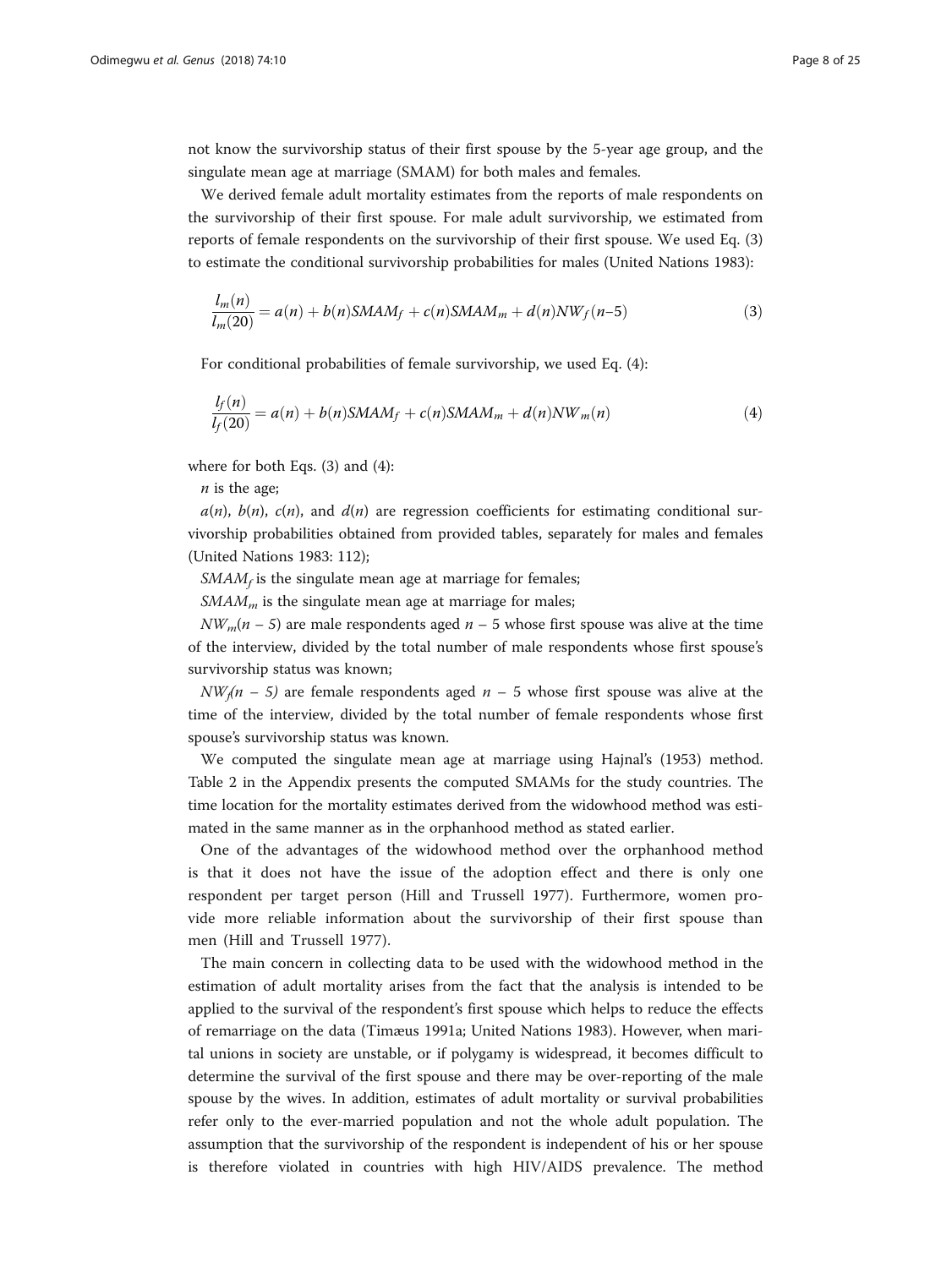performs well in populations where marriage is nearly universal; however, the changing definition of marriage could pose as a challenge.

#### Siblinghood method

#### Indirect siblinghood method

The siblinghood method is similar to the orphanhood method but uses reports on the survival of siblings as opposed to the survival of parents. Information on the survival of brothers is used to estimate mortality of men and information on the survival of sisters is used to estimate mortality of women (Timæus [2013b;](#page-24-0) United Nations [2002\)](#page-24-0). The method assumes that respondents' siblings are approximately the same age, on average, as the respondents. Thus, the proportion of the siblings who survived to age 15 who are still alive is a good estimator of the conditional probability in a life table of surviving from age 15 to the current age of the respondents (Timæus [2013b\)](#page-24-0). Mortality can be estimated from them without requiring respondents to recall the dates when deaths occurred or the ages at death of deceased individuals.

In order to apply the method, a census or survey must have asked adult respondents (for example, those aged 15 to 49) how many of their sisters and/or brothers survived to the age of 15, how many of them were still alive, and the number of those who had died.

To estimate adult mortality using the siblinghood method, we used DHS sibling history data for countries that collected this information from female respondents. It should be noted that not all of the study countries collected this information from both male and female respondents. For consistency, we only used sibling history information reported by female respondents.

To estimate adult female mortality, female respondents aged 15 to 49 were asked how many of their sisters lived to age 15 and how many of those sisters were either still alive or dead. Similarly, to estimate the mortality of adult men, information on the number of brothers who lived to age 15 and how many of these brothers were either still alive or dead was utilised. In both cases, those who did not answer either question were excluded from the calculations. The siblinghood method does not assume that the population is closed to migration.

We estimated the conditional survivorship probabilities between the exact age of 15 and  $15 + n$ , where *n* is the upper limit of each age group of respondent. We calculated the conditional probabilities of surviving using Eq. (5) (Timæus [2013b,](#page-24-0) p. 248):

$$
_{n-15}p_{15}=a(n)+b(n)_{5}S_{n-5}
$$
\n(5)

where *n* is the age;  $a(n)$  and  $b(n)$  are regression coefficients;  $5S_{n-5}$  is the proportion of siblings alive who were alive on the 15th birthday of respondents aged  $n - 5$  to n.

The first advantage of the siblinghood method is that the relationship between the proportion of siblings alive and life table survivorship is assumed to be close and varies little between populations, irrespective of fertility and mortality conditions (Timæus [2013b](#page-24-0)). Secondly, the method is seen as efficient because there is more than one sibling per respondent and even small sample sizes may be useful. Lastly, it is assumed to perform better than other indirect methods (Timæus, [2013b\)](#page-24-0).

The disadvantages of the siblinghood method include the following: if all siblings are dead, there would be no one to report on them; the death of one sibling is reported by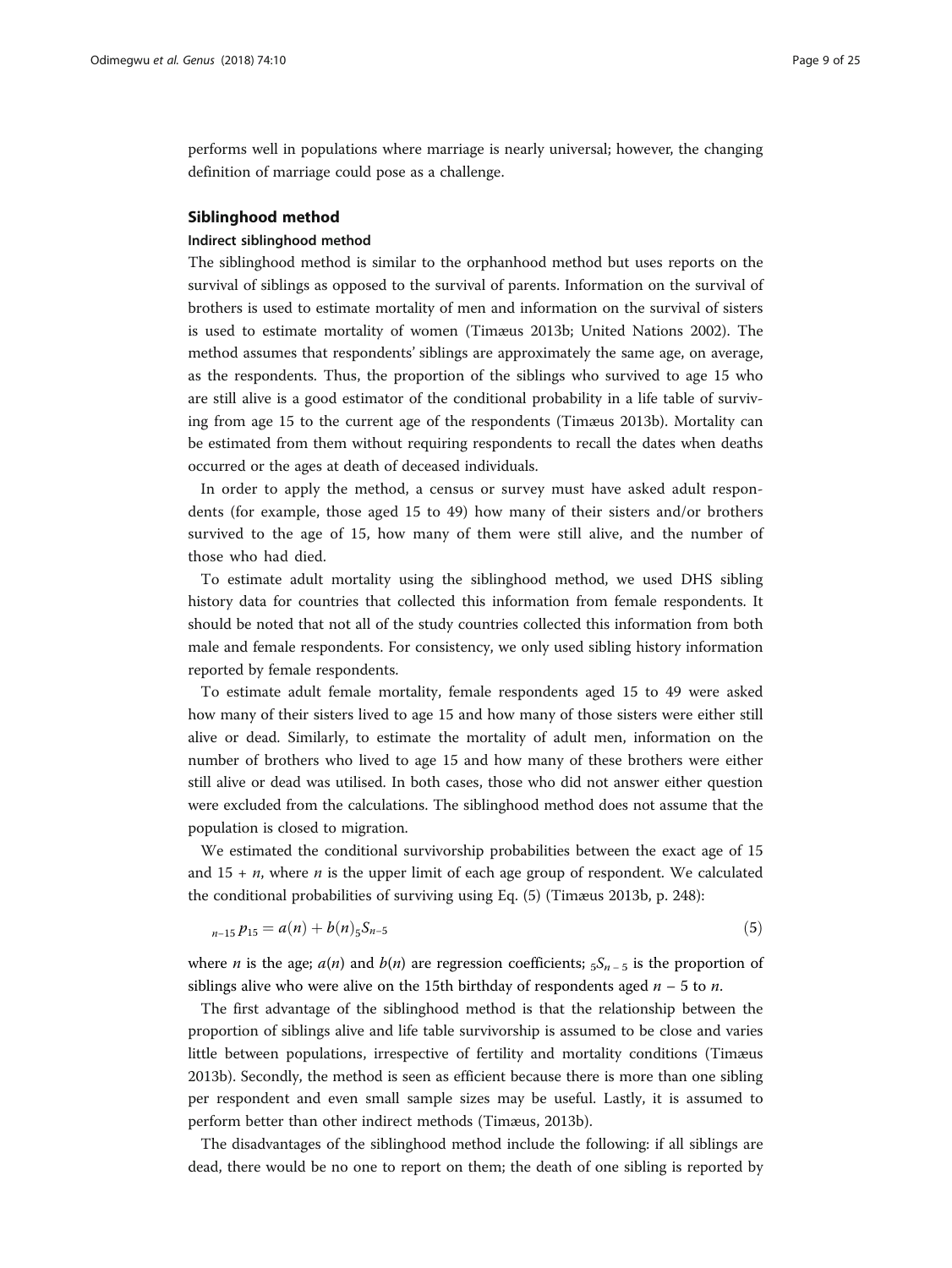all siblings; respondents omit siblings; unknown siblings who died before the birth of the respondents are usually not reported; and the assumption of independence of the probability of surviving of the siblings may not apply in certain environments.

#### Direct siblinghood method

For the direct estimates of the siblinghood method (Timaeus [2013a](#page-24-0)), we first reproduced the adult mortality rates published in the demographic and health survey reports; that is, the probability of dying between age 15 and 50 years  $\left( \frac{35q}{15} \right)$ for the 6-year period before the survey for the seven countries (Cameroon, Kenya, Liberia, Mali, Sierra Leone, Tanzania, and Uganda) that conducted a DHS from 2000 onwards. We used only sibling history data reported by female/sister siblings, since not all the countries had sibling histories reported by male/brother siblings. We computed the deaths and person-years of exposure for the siblings. Then, we calculated age-specific mortality rates which were converted to probabilities of dying using the standard life table conversion formula. Table 3 in the Appendix shows the reproduced estimates reported in the DHS reports for the respective countries. Having replicated the published estimates, we then proceeded to derive the estimates for the probability of dying between age 15 and 60 years  $(_{45}q_{15})$ .

#### Translation of conditional survival probabilities into adult mortality rates

The conditional survivorship probabilities we obtained using orphanhood, widowhood, and siblinghood indirect methods for each age group were converted into a single adult mortality measure to facilitate comparison over time. We chose to measure adult mortality using the probability of dying between ages 15 and 60 years  $(45q_{15})$  because other studies (Moultrie et al. [2013](#page-24-0); Timæus and Jasseh [2004\)](#page-24-0), international organisations, and agencies (United Nations [2015;](#page-24-0) World Bank [2015](#page-24-0); World Health Organization [2013](#page-24-0)) have used it as a summary indicator of the mortality of young and middle-aged adults. It is also suitable for comparing mortality estimates derived from the three methods with adult mortality measures from other sources (Moultrie et al. [2013](#page-24-0)).

We chose the INDEPTH Network model life tables (IMLT) for SSA to represent the age pattern of adult mortality and used them as standard life tables to translate conditional probabilities of survivorship into a common adult mortality index  $(45q_{15})$  for the orphanhood, siblinghood, and widowhood methods from constructed relational life tables. The relational model life tables allow the construction of variants of life tables that are consistent with the chosen standard life table, thereby facilitating the generation of new life tables that differ from the chosen standard (Rowland [2003\)](#page-24-0).

The IMLT were specifically developed for SSA countries in order to account for HIV prevalence and other mortality causative factors peculiar to the region. They were constructed from empirical life tables from 17 demographic surveillance sites in 10 African countries for the period 1995–1999 (INDEPTH Network [2004](#page-23-0)). As recommended by the INDEPTH Network [\(2004](#page-23-0)), for countries with a high HIV prevalence rate of 10% and above, pattern 2 of the IMLT was adopted as the standard life table for translating conditional survival probabilities into adult mortality estimates. South Africa was the only country in the analysis with a HIV prevalent rate above 10%. We used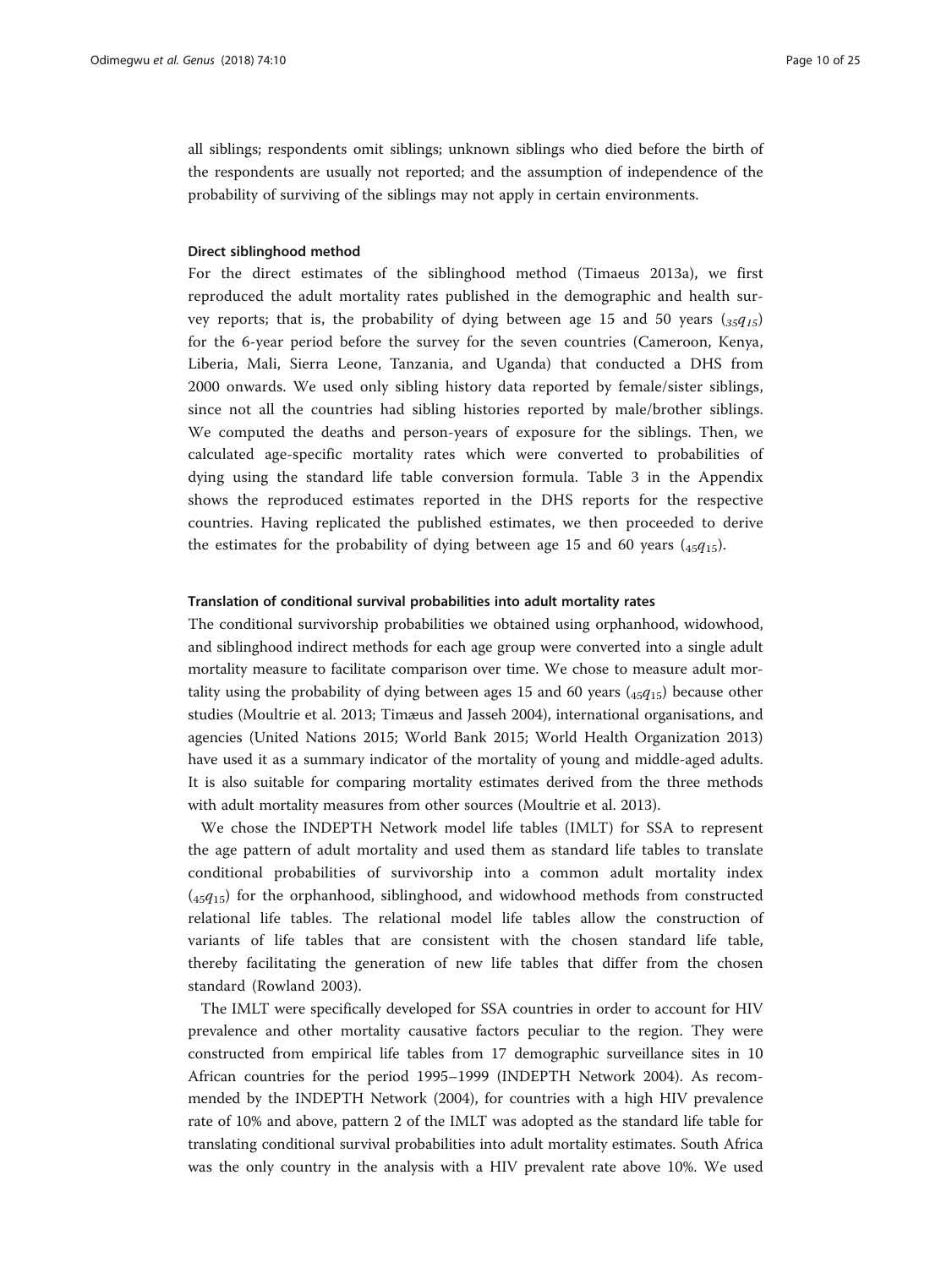pattern 1 of the IMLT for the other countries as their HIV prevalence rates were below 10%. The logits of the conditional survivorship probabilities were calculated as:

(7imæus 2013c): 
$$
Y_x = \frac{1}{2} \ln \left( \frac{1 - R_x}{R_x} \right)
$$
 (6)

and for the standard life table

(7) (7) 
$$
\text{(3)} \quad \text{(4)} \quad \text{(5)} \quad \text{(6)} \quad \text{(7)}
$$

where  $Y_x$  is the logit for the study population;  $Y_x^s$  is the logit for the standard model life table; and  $n_x P_x$  is the conditional survivorship probability from age x to  $x + n$ .

We then used the estimated conditional survivorship probabilities to calculate the values of  $\alpha$  (level of mortality) for a system of relational model life table, and this is translated into probabilities of dying between ages 15 and 60 by fitting a 1-parameter model computed for each corresponding age group. We used Eq. (8) to compute the level of mortality  $\alpha$  (Timæus [2013c\)](#page-24-0):

$$
\alpha = -\frac{1}{2} \ln \left( 1 + \frac{\frac{n^2 x}{l_{x+n}} - \frac{1}{l_x}}{1 - n^2 x} \right) \tag{8}
$$

where  $l_x^s$  are values from the standard life table and  $_nP_x$  is as defined above. The higher the values of  $\alpha$ , the higher the level of mortality.

We estimated the probability of dying between age 15 and 60 years using Eq. (9) (Timæus [2013c](#page-24-0)) after fitting the relational model life table:

$$
_{45}q_{15} = 1 - \left( \frac{1 + \exp^{2\left(\alpha + Y^{s}_{(15)}\right)}}{1 + \exp^{2\left(\alpha + Y^{s}_{(15+45)}\right)}} \right) \tag{9}
$$

The time reference for the siblinghood method was estimated differently from the orphanhood and widowhood method, and we used Eq. (10) (Timæus [2013b](#page-24-0), p. 249):

$$
T = a(n) - b(n) \ln (5S_{n-5})
$$
\n(10)

where  $T$  is the time location for each conditional survivorship probability for each age group. The other terms,  $a(n)$ ,  $b(n)$ , and  $5S_{n-5}$ , are as defined earlier.

#### Data assessment

Data were analysed using STATA 12 and Microsoft Excel software packages. STATA 12 was used for data management to produce raw data tables that were then exported to Microsoft Excel spreadsheets for demographic assessment and analysis with orphanhood, siblinghood, and widowhood methods of indirect estimation of adult mortality. For data quality assessment, that is the reporting of survivorship of mothers and fathers as well as spouses, we computed proportions of survivorship to assess the consistency of the information collected by sex.

Census data for all the study countries were assessed and evaluated for errors, and appropriate adjustments were made, where necessary, using standard demographic procedures<sup>1</sup> (Arriaga et al. [1994](#page-23-0); Siegel et al. [2004](#page-24-0); United Nations [1955](#page-24-0), [1983, 2002](#page-24-0)). We assessed the quality of the data for the number of births in the last year; data on fathers/mothers alive and dead; DHS data on sibling brothers/sisters alive and dead; and spouses widowed/not widowed. In addition, census data for the orphanhood and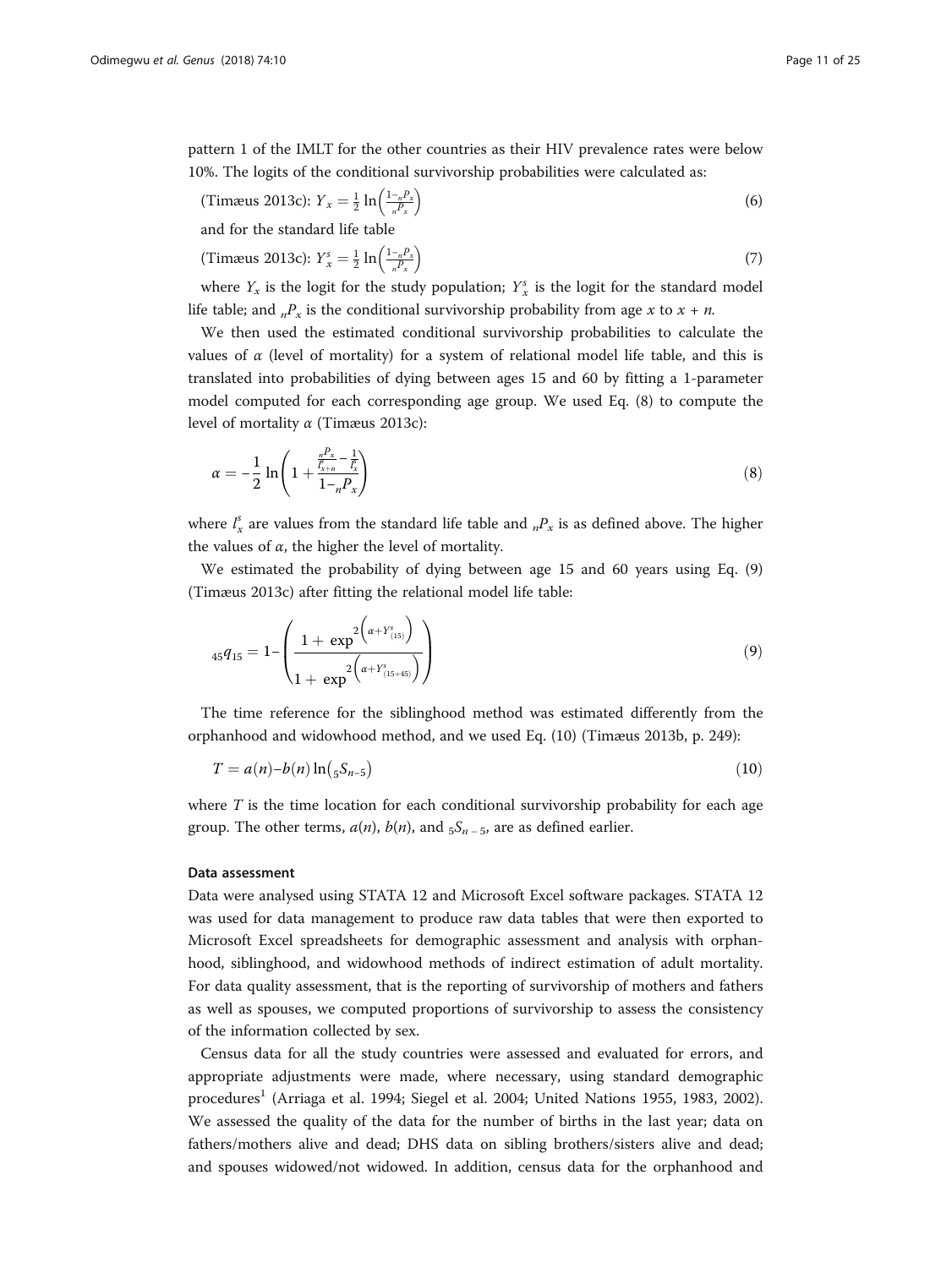widowhood data were weighted for all the countries except Kenya and Uganda. The data for Kenya and Uganda were not weighted because they exist as a 10% sample of census data and did not require to be weighted as recommended by IPUMS. All the DHS sibling history data were weighted with the supplied sampling weights. The number of births in the last year is an important indicator as it is used to estimate M, the mean age of mothers or fathers at the birth of their children. Table 2 in the Appendix presents the mean age  $(M)$  at child birth for both male and females, calculated for all the countries analysed, except Mali and Liberia which did not have data. However, estimates were obtained from the United Nations Population Division (United Nations [2015](#page-24-0)) (see Table 2 in Appendix).

We compared the derived adult mortality rates with those of the World Health Organization, United Nations Population Division and Reniers et al. ([2011](#page-24-0)). This was done for purposes of assessing the performance of the methods and not as direct comparison of results since the other sources used different methods and data. The World Health Organization ([2016\)](#page-24-0) adult mortality estimates are for the period 1990–2013 and were derived from life tables constructed using United Nations World Population Prospects data. Whereas, the United Nations Population Division adult mortality estimates are for the period 1990–2010 and were derived from life tables based on smoothed projected population by age and sex data for the World Population Prospects (United Nations [2014\)](#page-24-0). The adult mortality rates by Reniers et al. [\(2011](#page-24-0)) cover the period 1990–2005 and were estimated using sibling history data from demographic and health surveys for the respective countries and applying regression methods.

#### Results

Studies show that women report lower proportions of surviving parents than men (Moultrie et al. [2013](#page-24-0)). Our plots of the proportion of survivorship of parents as well as spouses follow the expected pattern. For orphanhood, the proportion of survivorship for parents declined progressively with an increase in age. The proportion of sibling brothers and sisters alive slightly declines with advancing age, for siblinghood method. For widowhood, the survivorship of spouses declined progressively with age for females, but not males (an indication of problems with the data), as shown in the Fig. [1](#page-12-0) below.

#### Adult mortality estimates

The adult mortality estimates derived from the orphanhood, widowhood, and siblinghood methods have been compared with external sources whose estimates are presented in Tables 5, 6, and 7 in the Appendix. The estimates from external sources were computed using different methods from those of the study. The basis of comparison is that all the adult mortality estimates are translated to a common adult mortality index, which is the probability of dying between ages 15 and 60 years.

Figure [2](#page-12-0) shows the probability of dying between ages 15 and 60 years for males and females in Cameroon and Kenya. Generally, adult mortality increased from the mid-1990s to early 2000s; also considered the peak of the HIV/AIDS epidemic. From mid-2005, however, a decline in mortality is observed as shown by UNPD and WHO estimates. For Cameroon, male mortality is higher than female mortality. The orphanhood mortality estimates show that the probability of dying for males declined from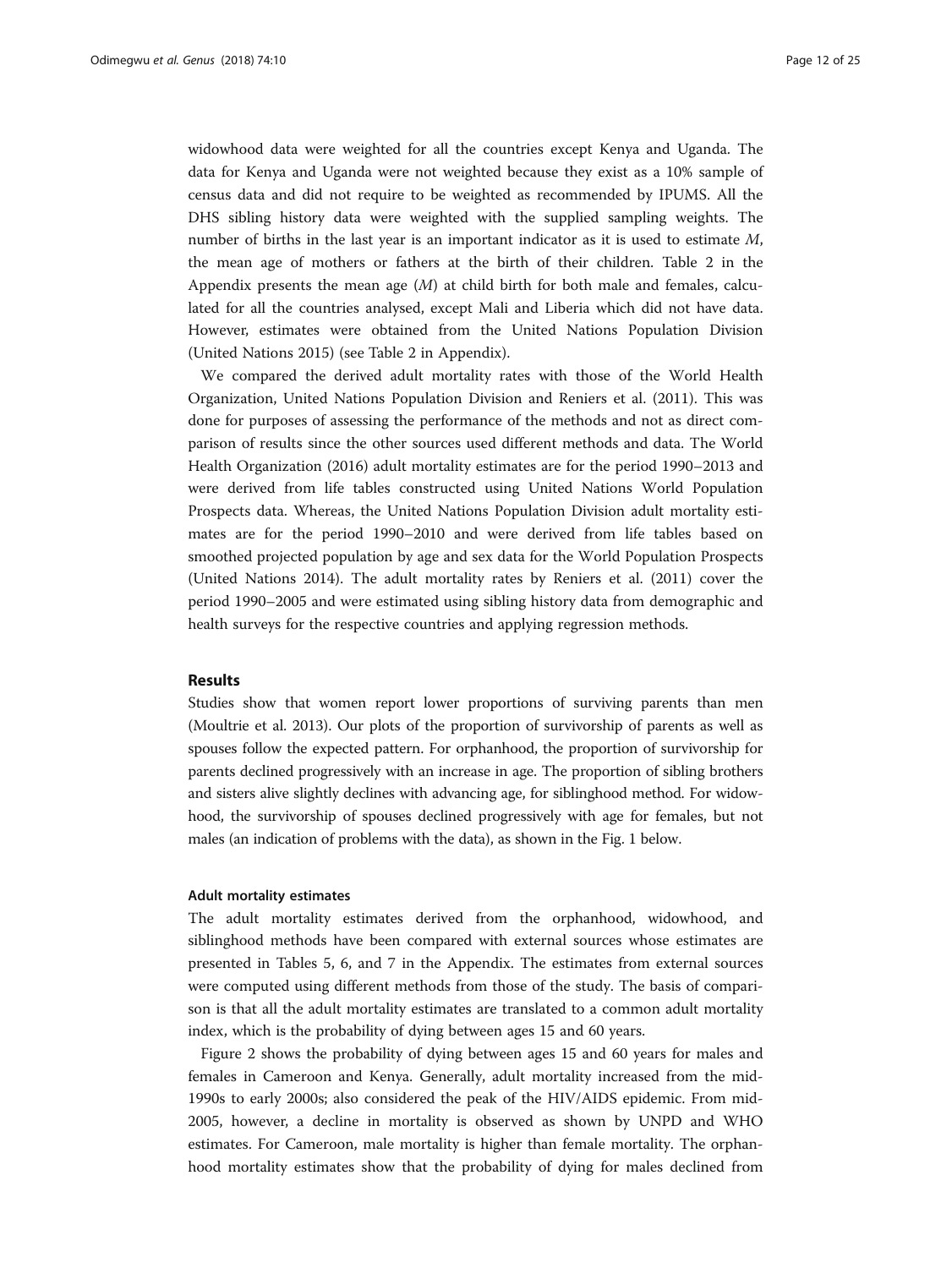<span id="page-12-0"></span>

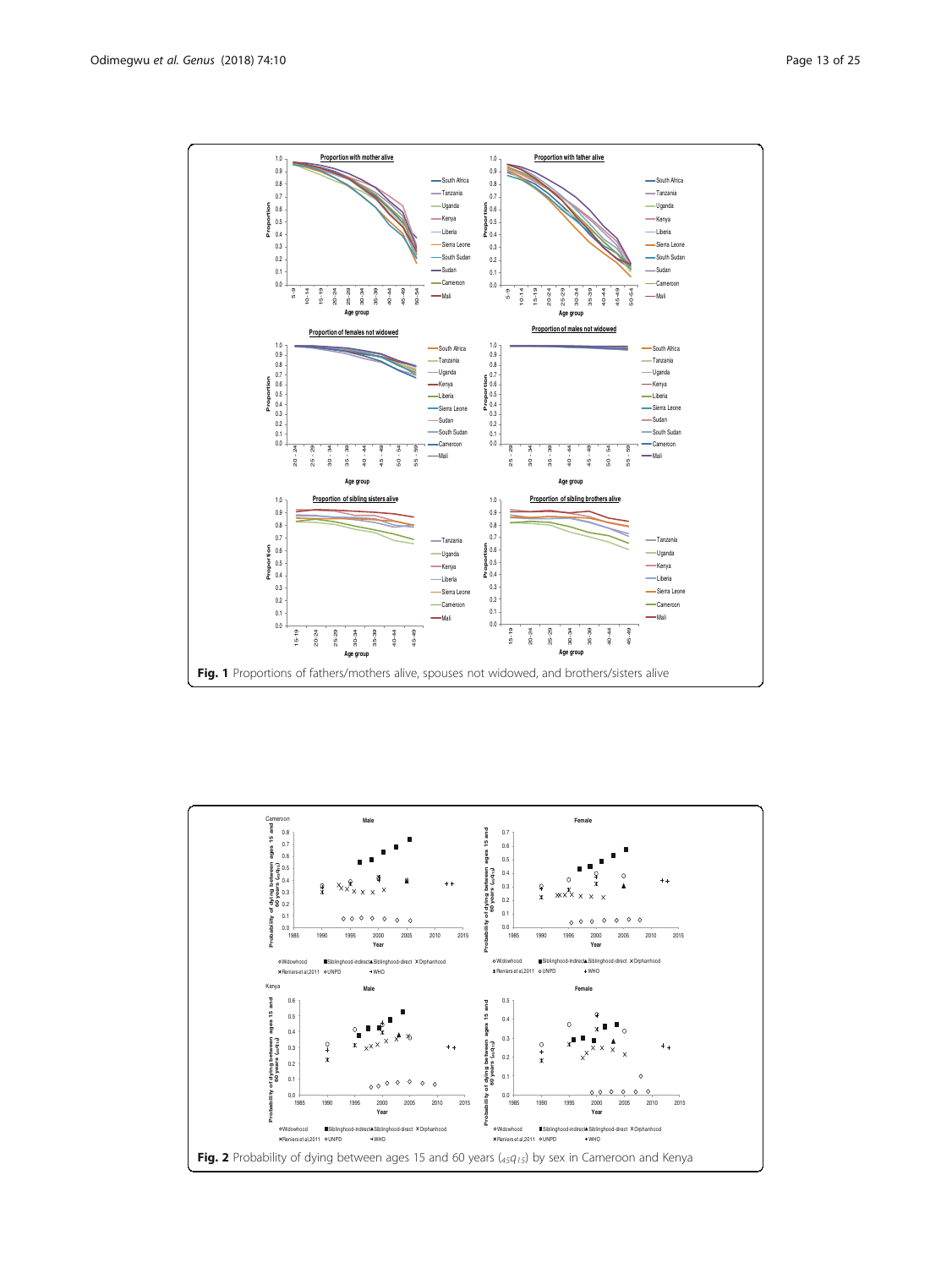34% in the 1990s to 31% in early 2000. A similar trend is observed for females, as mortality rates declined from 23 to 22% in the same period.

The indirect siblinghood mortality estimates are (unexpectedly) the highest, whilst the widowhood estimates are the lowest, but indicate that mortality is higher for males than females. Adult mortality estimates by the UNPD, WHO, and Reniers et al. ([2011](#page-24-0)) are consistent. The direct siblinghood mortality is also consistent for males. For females, minor differences are observed. Orphanhood mortality estimates are lower than the UNPD, WHO, Reniers et al. ([2011\)](#page-24-0), and siblinghood mortality estimates, but display a consistent trend. However, in the case of Kenya, it is also observed that male mortality is higher than for females. Between 1990 and 2000, a general increase in adult mortality is observed for both males and females. The orphanhood mortality estimates indicate that male mortality increased from 27% in the 1990s to 37% in 2005, whereas for females, mortality increased from 16 to 21% for the same period and thereafter started to decline. The direct siblinghood and orphanhood mortality estimates are consistent with the observed trend reinforced by UNPD, Reniers et al.[\(2011\)](#page-24-0), and WHO mortality estimates. A decline in adult mortality rates for females is observed after 2005, as shown by orphanhood, UNPD, Reniers et al., [\(2011\)](#page-24-0), and WHO mortality estimates. The indirect siblinghood mortality estimates are unexpectedly high beyond 2005, whilst the widowhood estimates are extremely low throughout the period.

For Sierra Leone, adult male mortality is higher than female mortality, except for the direct siblinghood estimate which indicates higher mortality for females as shown in Fig. 3. The orphanhood, UNPD, and WHO mortality estimates indicate a general decline in mortality for both females and males. However, as observed earlier, the indirect siblinghood mortality estimates are unexpectedly high after 2005. A wide gap in estimates is notable for females between 1990 and 2005 for UNPD and WHO estimates, compared to the orphanhood and direct siblinghood estimates. For South Africa, between 1990 and 2005, adult mortality increased for both males and females, before declining. The UNPD and WHO mortality estimates are higher than the

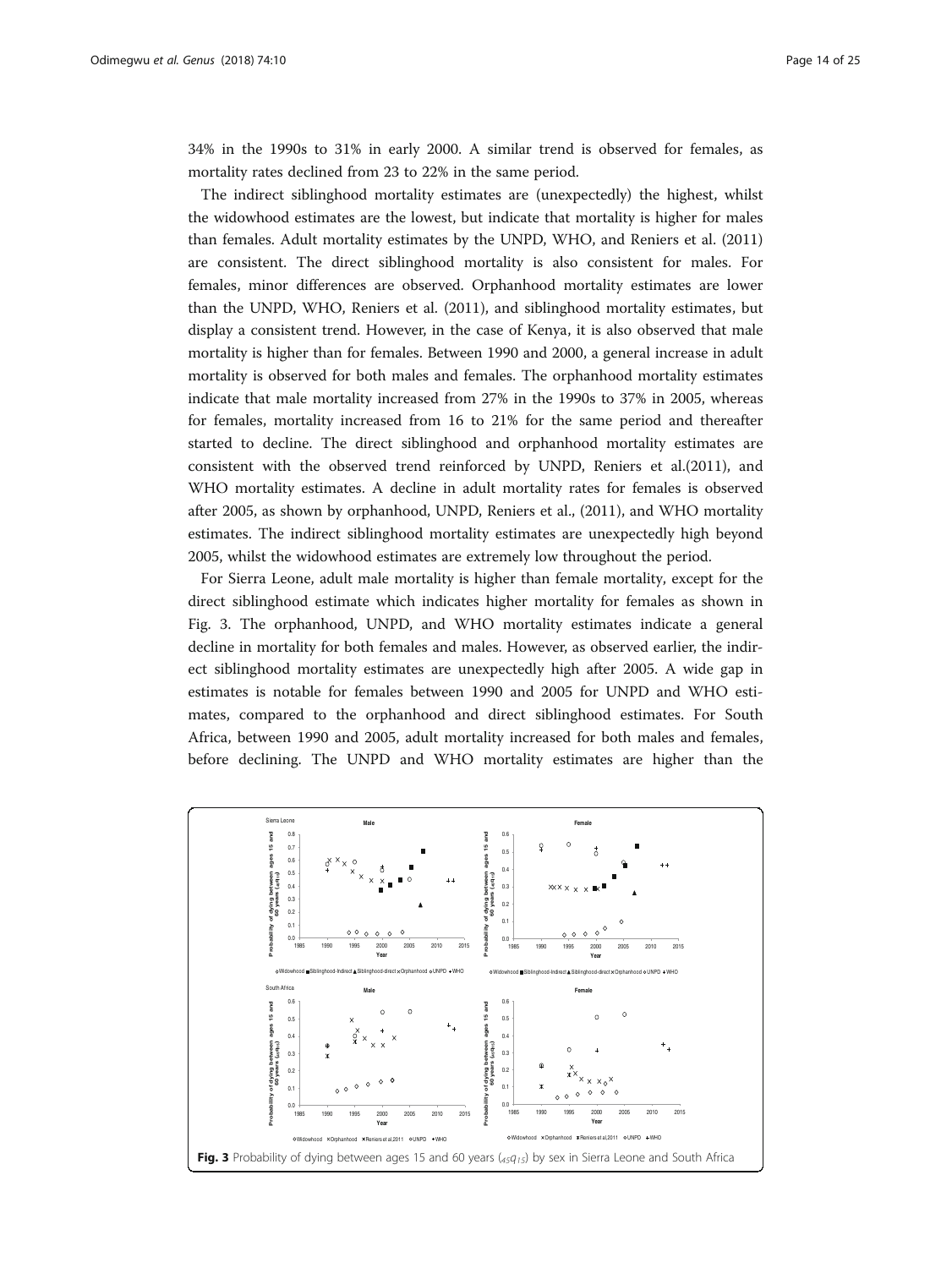orphanhood estimates for both males and females. Disparities in adult mortality rates among the methods and estimates from other sources can be observed.

For South Sudan, the orphanhood mortality estimates for males indicate a rising trend between the mid-1990s and mid-2000s whereas for females a decline and then a slight increase is observed as shown in Fig. 4. While the UNPD and WHO mortality estimates show a gradual declining trend in adult mortality for both males and females, with males experiencing higher mortality. Between 1995 and 2000, the orphanhood mortality estimates for males appear comparable to those of the UNPD and WHO. However, this is not the case for female mortality estimates. For Sudan, the orphanhood mortality estimates though lower than UNPD and WHO estimates show a gradual decline in mortality for males but a stall in female mortality. Equally, a gradual decline in adult mortality is observed for both males and females from the UNPD and WHO estimates. A gap is visible between orphanhood estimates and UNPD and WHO mortality estimates. Again, the widowhood mortality estimates are very low for both South Sudan and Sudan.

In Tanzania, the probability of dying between ages 15 and 60 years is higher for males than females, as shown in Fig. [5.](#page-15-0) The orphanhood mortality estimates indicate a slight increase from 30% in 1990 to approximately 32% between 1995 and 2000, for males whilst female mortality increased between 1990 and 1995, before starting to decline by 2000. The UNPD and WHO mortality estimates indicate a gradual decline in adult mortality for both males and females. The orphanhood mortality estimates are lower than those of the UNPD and WHO but appear close to those of Reniers et al. ([2011](#page-24-0)), between 1990 and 1995. The direct siblinghood mortality estimates for both males and females are slightly lower than those of UNPD. In comparison, for Uganda, adult mortality in males is higher than females. The orphanhood mortality estimates show a gradual increase in mortality from 43% in 1990 to 47% around 2000 for males, whereas female mortality slightly decreased, from 35% in 1990 to 32% in 2000. On the other hand, the UNPD and WHO mortality estimates indicate that for both males and

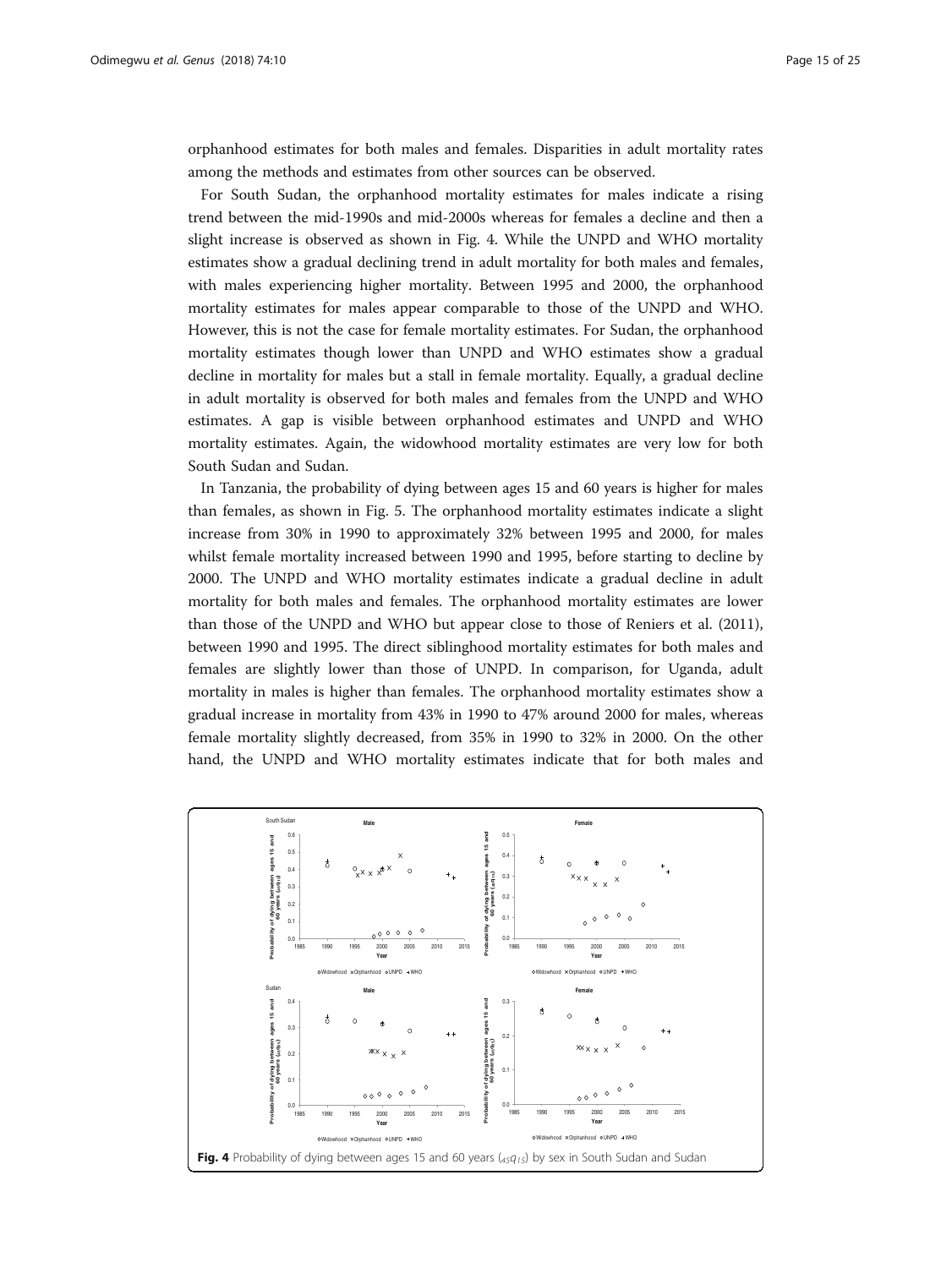<span id="page-15-0"></span>

females, mortality generally increased between 1990 and 2000, and then, started to decline after 2005. The direct siblinghood mortality estimate for males is closer to UNPD and Reniers et al. [\(2011](#page-24-0)) estimates. As observed earlier, the widowhood mortality estimates are the lowest, whereas indirect siblinghood adult mortality estimates rise sharply after 2005, which is unexpected.

Figure 6 shows the probability of dying between ages 15 and 60 years for males and females in Liberia and Mali. For Liberia, adult mortality is higher for males than females, except the direct siblinghood mortality estimate which shows higher mortality for females. Generally, the mortality rates indicate a declining trend for both males and females, except for indirect siblinghood and widowhood mortality estimates. The orphanhood

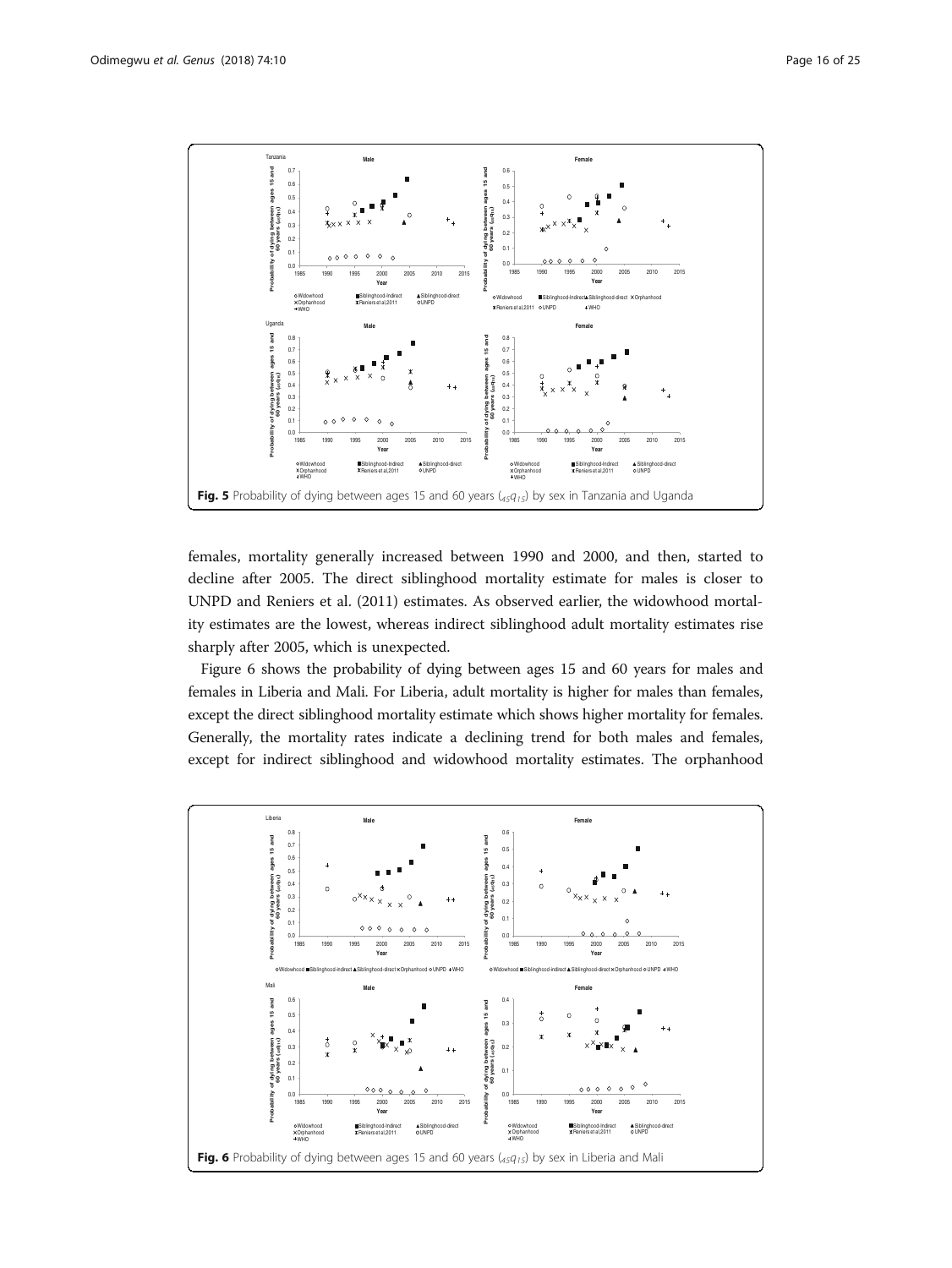mortality estimates show a decline from 30% in 1995 to 23% in 2005 for males, and from 25% in 1995 to 20% around 2005 for females, which is reinforced by UNPD and WHO estimates. For Mali, apart from the direct siblinghood mortality estimate which indicates higher mortality for females, the other estimates show male adult mortality is higher than female mortality. A decline in adult mortality is also observed for orphanhood estimates from 48% in 1995 to 26% in 2005 for males, whereas for females there was a decline from 23% in 1995 to 18% in 2005. The UNPD and WHO mortality estimates are consistent with the orphanhood estimates with respect to the observed pattern of the trend between 2000 and 2005 for both males and females. Between 2000 and 2005, the male orphanhood mortality rates are comparable to UNPD and WHO mortality estimates. In all cases, widowhood estimates are very low, whereas indirect siblinghood adult mortality estimates are unexpectedly higher from 2005 onwards.

Overall, adult mortality estimates derived by the orphanhood method reveal that the SSA countries generally experienced an increase in mortality for both males and females between 1990 and 2000, after which mortality began to decline.

On the other hand, the mortality estimates obtained from the widowhood method for adult mortality differ from those derived from the orphanhood and siblinghood methods and are very low.

With respect to the siblinghood mortality estimates, the indirect method estimates show that the level of adult mortality is higher for males than females, as expected. Conversely, an unexpected rising trend in the level of mortality, both for males and females, is observed across all the countries after 2005.

The direct siblinghood method mortality estimates show that Mali, Sierra Leone, and Liberia have higher levels of female adult mortality than males. Additional information on the direct siblinghood mortality estimates is presented in Table 3 in the Appendix.

#### Discussion and conclusion

The aim of this study was to find out whether the use of different adult mortality estimation methods yields the same results or not. We chose to compare the orphanhood, widowhood, and siblinghood (direct and indirect) methods and applied them to selected SSA countries with available census and DHS survey data after 2000. We observed variations in the derived adult mortality estimates from the three methods.

When considering all of the methods, male adult mortality was higher than female mortality, as expected, with the exception of the direct siblinghood estimates which showed higher mortality for females in Mali, Sierra Leone, and Liberia. For the widowhood method, notable differences were observed in Mali, Cameroon, and South Sudan, where results are inconclusive. The indirect siblinghood method yielded slightly higher, yet comparable, adult mortality estimates to those derived by the orphanhood method up to 2005 for most countries. However, adult mortality estimates using the widowhood method remain lowest and underestimated for all the countries in SSA. Generally, after 2005, the indirect siblinghood method tends to show a rise in the trend of both male and female adult mortality rates which is unexpected, given the fact that a number of these countries in SSA had introduced antiretroviral therapy (ART) programmes between 2003 and 2005 to help reduce adult mortality. The possible explanation for this upward trend is that, generally, indirect methods are not sensitive to changes in mortality in the short term (Timaeus [2013b](#page-24-0); Boerma et al. 1992). In addition, biases in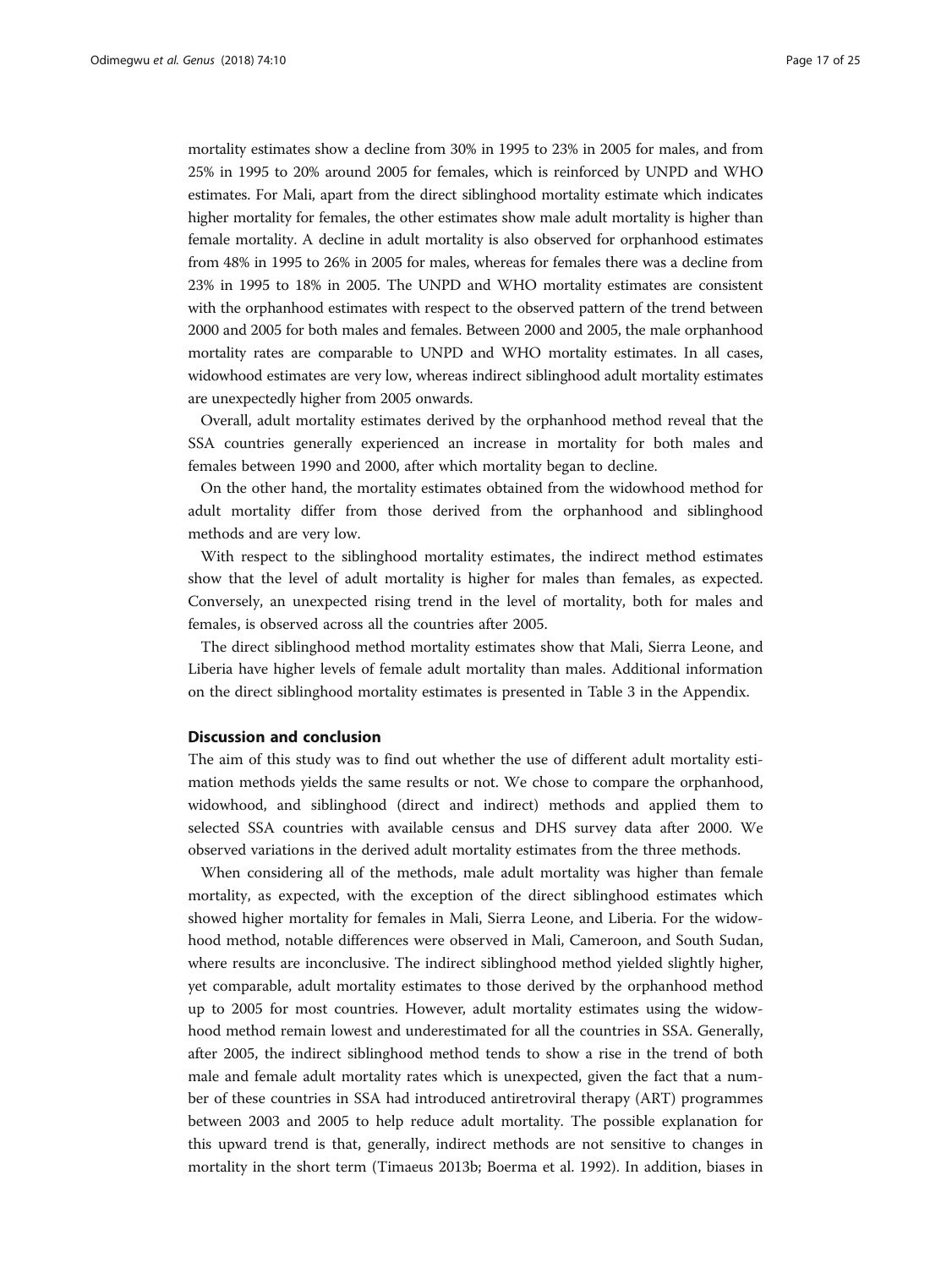the reporting of siblings contribute to the observed pattern of mortality estimates. The omission of dead siblings by older respondents biases the mortality estimates downwards at older ages, thus suggesting that adult mortality increased when compared to reports by younger siblings. Therefore, more deaths are reported in the recent period than previously. The direct siblinghood adult mortality rates were lower than those obtained from the indirect siblinghood method before smoothing. Generally, scholars (Adetunji 1996; Preston 1985) have found that indirect methods yield higher mortality estimates than direct methods. The differences have been attributed to data errors, violation of assumptions, and internal biases within the methods.

The orphanhood and siblinghood methods yielded higher adult mortality rates than the widowhood method. For example, the orphanhood and siblinghood methods were able to show that the increase in female adult mortality estimates in Uganda and Kenya may be as a result of HIV, as no other single cause of death can explain a significant rise in mortality (Dorrington et al. [2001](#page-23-0); Tollman et al. [1999](#page-24-0)). Again, the differences in the mortality rates between the three methods could be attributed to the quality and internal reliability of the input data and assumptions used. For the widowhood method, an assessment of the proportions of spouses not widowed was consistently very high for males (above 80% across all ages), which is suspicious as proportions of spouses alive were not decreasing with age, hence leading to low mortality estimates. This indicates that the reporting of survivorship of the spouses was not reliable, particularly at older ages. This is complicated further when we consider the African context in which polygamous marriages are practiced. However, the reports of females and survivorship of their spouses seemed more reliable.

The orphanhood method uses information on survivorship of biological parents obtained across all age groups from members in the household. These data are more reliable compared to information used by the widowhood method. It is possible that individuals who remarried may not be honest in responding to questions on the survivorship status of their first spouse. For example, in South Africa, marriage is not universal and has lost its value (Chimere-Dan [1997;](#page-23-0) Swartz [2003\)](#page-24-0). This is likely to cause a downward bias in the mortality estimates derived from the widowhood method. Also, in Sudan and South Sudan, mortality estimates from the widowhood method were inconclusive. We suspect that there is a possibility of poor quality of data because of the civil war.

For the siblinghood method, the sibling histories have data quality issues such as respondents underreporting dead siblings who died a very long time ago, multiple reporting of siblings, and clustering of mortality within certain sibships (selection biases). However, as Trussell and Rodriguez [\(1990\)](#page-24-0) and Masquelier [\(2013\)](#page-23-0) observe, these tend to cancel out leading to conservative mortality estimates.

Information on survivorship of biological parents and siblings is likely to be more reliably reported than that of survivorship of the first spouse. Hence, the differences in adult mortality estimates yielded by the methods. However, in some applications of the orphanhood method, reports about some orphans may have been referred to mistakenly for their living foster parent. When this occurs, the data on young people may be most affected (Hosegood et al. [2004\)](#page-23-0). Information on parents with several surviving children risks being over-represented in the target population as survivorship estimates for young adults aged less than 20 tend to cause an upward bias in the estimated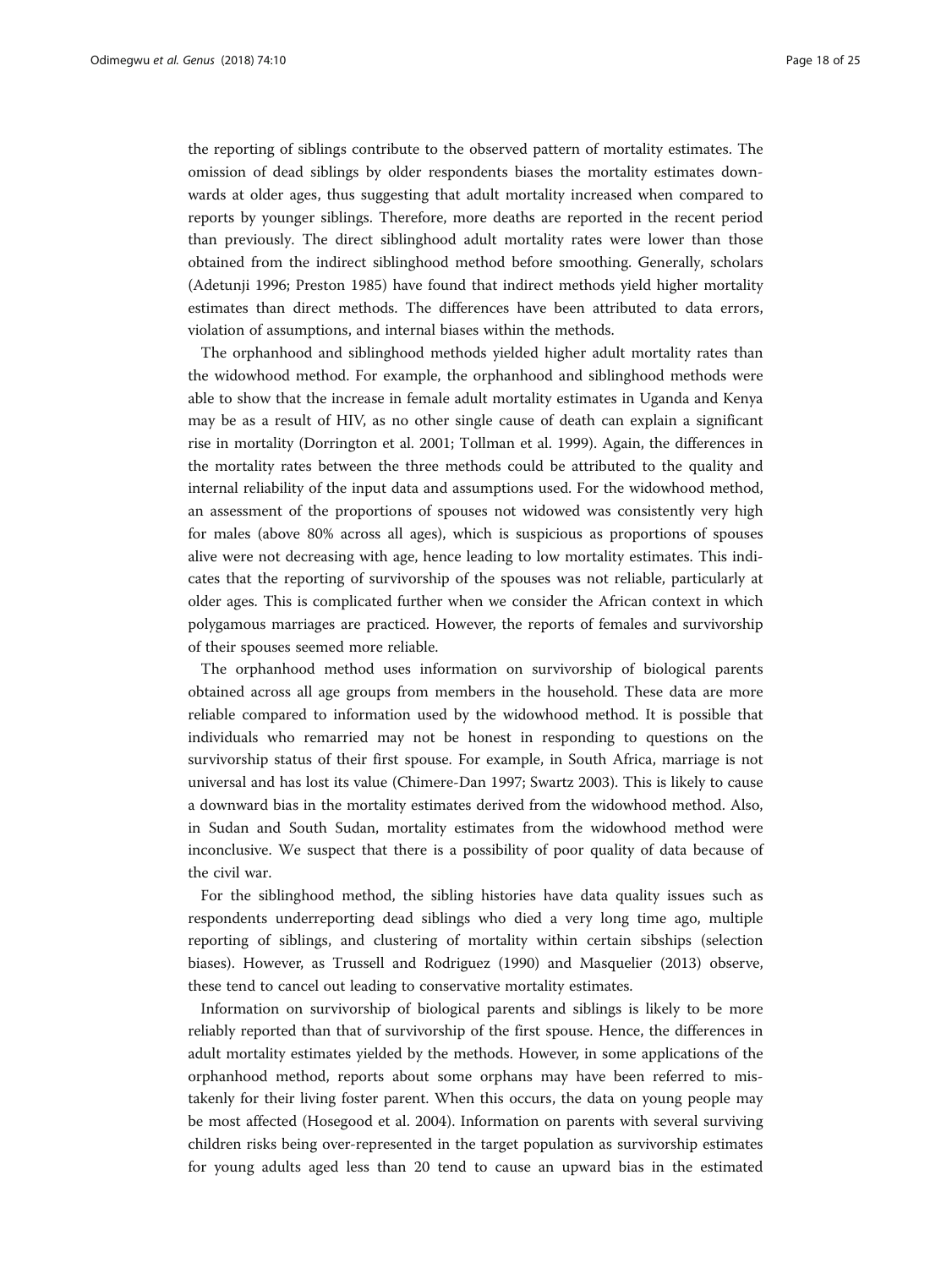survivorship, as they may have been adopted by a relative who report themselves as the biological parent (Timæus [2013c\)](#page-24-0). It is also important to note that orphanhood estimated probabilities of survivorship reflect parents with surviving children and not the whole population. The orphanhood method tends to produce smoothed mortality rates without fluctuations because they refer to long periods of time between the birth of the respondent and when the data is collected (Timæus [2013c\)](#page-24-0). Whereas widowhood adult mortality estimates only apply to the ever-married population and not the whole adult population in a country.

The siblinghood adult mortality rates reflect mortality of young and middle-aged adults with respect to siblings. The siblinghood method tends to underestimate mortality for long periods of time because the older siblings omit their dead siblings. Timæus ([2013a\)](#page-24-0) cautions that because the sibling history information in DHS surveys is aggregated over a period of 6 or more years, the method will not reflect fluctuations in mortality rates. However, the reporting of recent deaths, especially by siblings in the age group 20–24, is assumed to be more reliable than by siblings in older age groups. Therefore, as a result, an impression is given that mortality increases overtime. The direct siblinghood method performs well when the reporting of ages and dates of deaths is complete. However, when this is not the case, the indirect siblinghood method would be preferred (Timæus [2013a](#page-24-0)). All the methods examined do not require the assumption of the population being closed to migration.

The pattern of adult mortality rates by trend also differs among the methods. The mortality trends produced by the orphanhood and direct siblinghood methods across all the study countries appeared to be more consistent than those produced by the widowhood method. The methods also performed differently from country to country. For example, the orphanhood and direct siblinghood methods appeared to perform well in Kenya, Liberia, Tanzania, and Uganda.

Despite being aware of the differences in methodology, we examined independent estimates of adult mortality from other sources such as the UNDP and WHO and found that in some cases there are consistencies, and in others, there are differences among these estimates by source. Although they are not comparable by method, our adult mortality estimates were in some cases consistent with these other external sources but also varied in other instances. We also examined siblinghood adult mortality estimates by Reniers et al. ([2011\)](#page-24-0) who used Poisson regression analysis to derive the rates. In terms of the trend, similar to our orphanhood and siblinghood estimates, they also showed rising mortality from 1990 to 1995 for Mali, Cameroon, Kenya, Uganda, Tanzania, and South Africa. Our siblinghood mortality estimates for Mali were comparable to those of Reniers et al. ([2011\)](#page-24-0) in magnitude until 2000; however, for other countries, ours were slightly higher. After 2005, our indirect sibling estimates are incomparable. This may be attributed to the differences in methods used as well as the handling of the sibship size biases.

For some time now, sufficient evidence has emerged to bring adult mortality to the attention of international and national agencies. Developing countries lack adequate vital registration systems which have posed a major challenge in the use of consistent methods for accurately estimating adult mortality. Even though substantial knowledge and ways of interpreting incomplete reports of adult mortality exist, alternative methods, such as death distribution methods, can only be applied when the majority of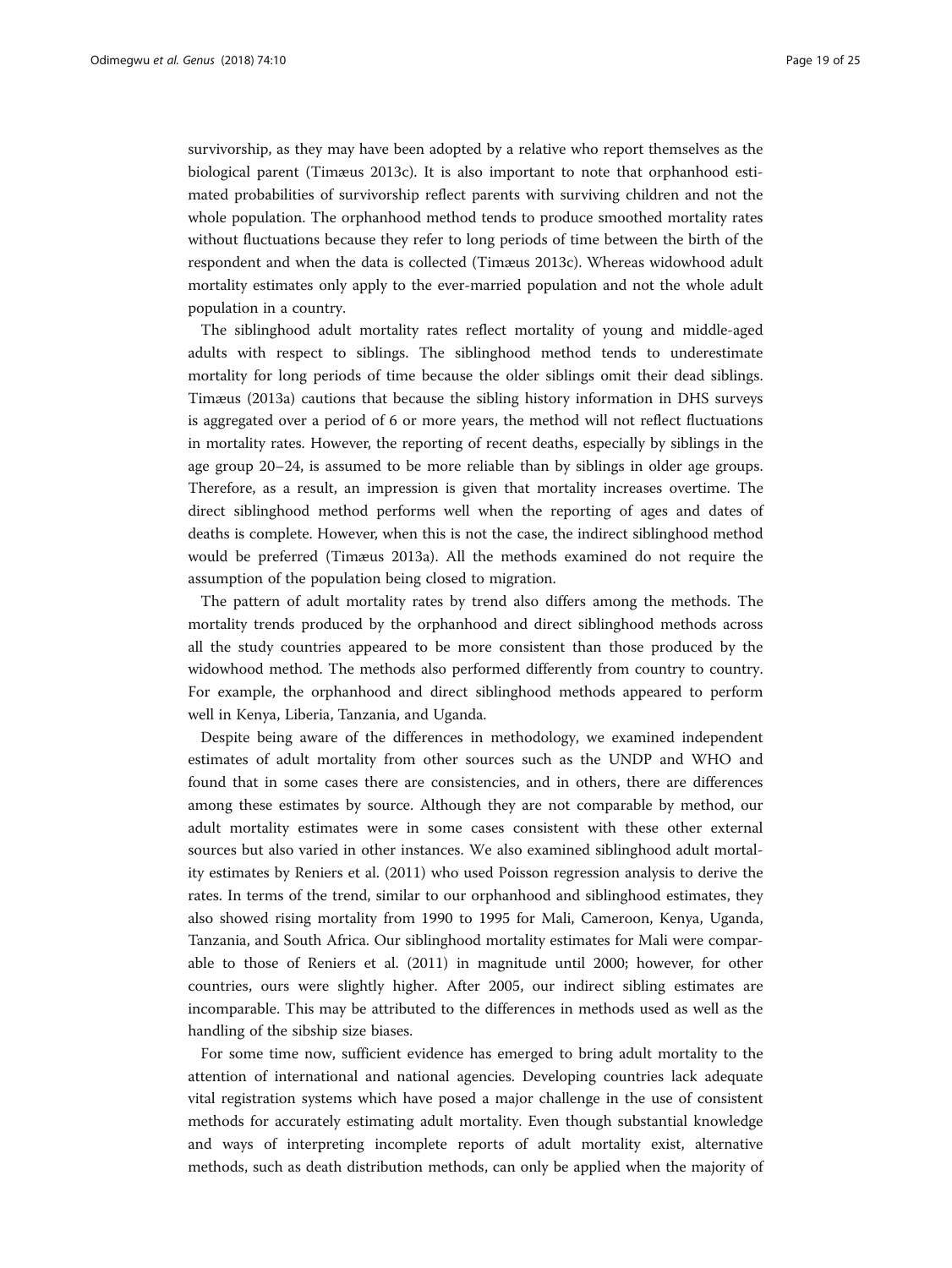deaths are recorded. In addition, results from indirect estimation methods need to be interpreted carefully considering potential biases.

The study has a number of limitations; first, it is important to note that we did not adjust for the undercounting of respondents in the sibling history data when computing person-years of exposure for the direct method. Indeed, some studies (Gakidou and King [2006](#page-23-0); Obermeyer et al. [2010a](#page-24-0)) claim that such lack of adjustment leads to an upward bias in mortality estimates. However, other studies (Masquelier [2013](#page-23-0); Trussell and Rodriguez [1990](#page-24-0)) posit that this is offset by the cancelling out that occurs due to multiple reporting of siblings and, therefore, has minimal effect on the mortality estimates. We used the approach taken by the DHS and other studies (Reniers et al. [2011](#page-24-0); Timæus [2013a;](#page-24-0) Timæus and Jasseh [2004\)](#page-24-0) in handling the sibling history data to produce the adult mortality estimates. Furthermore, Masquelier ([2013,](#page-23-0) p. 226) recommends that the standard calculation of sibling adult mortality estimation should be used on the grounds that it produces some conservative estimates.

Second, for the widowhood method, though we were required to use information on the survivorship of the first spouse, the data we used was not detailed enough to determine whether respondents were in the first or second marriage. We recognise this as a limitation of the study.

Finally, we used the INDEPTH model life tables as a standard for translating the conditional survival probabilities into a common mortality index. However, the INDEPTH model life tables are hardly representative of some of the African countries under study, and the age pattern of mortality of the model life table may not be suitable. This is because the data used in constructing these model life tables are scanty as they were taken from unrepresentative demographic surveillance sites and have not been smoothed. There is a possibility that this could also have affected our adult mortality estimates.

In conclusion, although the estimated adult mortality results produced in this study need to be interpreted carefully in light of potential biases, they are indicative of the level and trend and may not represent the actual adult mortality estimates. It is evident that the orphanhood and direct siblinghood methods yield more consistent and plausible results when compared to the widowhood method; however, based on our analysis, it is not easy to conclude that the siblinghood method is better than the orphanhood method. As previously highlighted, data quality issues (which vary from country to country in SSA), violation of assumptions, and internal biases of each method are all factors which need to be considered. Therefore, the choice of the estimation method used is important when considering adult mortality rates in SSA. Future studies should examine improvements in the indirect estimation methods in order to derive more accurate rates to be used in monitoring and evaluating progress of the SDGs, particularly goal number 3 which is to ensure healthy lives and promote well-being for all at all ages. Furthermore, investment and effort towards developing the civil and vital registration systems will enhance the availability of adult mortality data, as well as contribute to the big data revolution in SSA.

#### Endnotes

<sup>1</sup>Visual assessment of population distribution plots by age and sex; age and sex ratio computations to assess misreporting and under reporting of age. Light smoothing was applied to gently modify irregularities in age structure without altering the totals.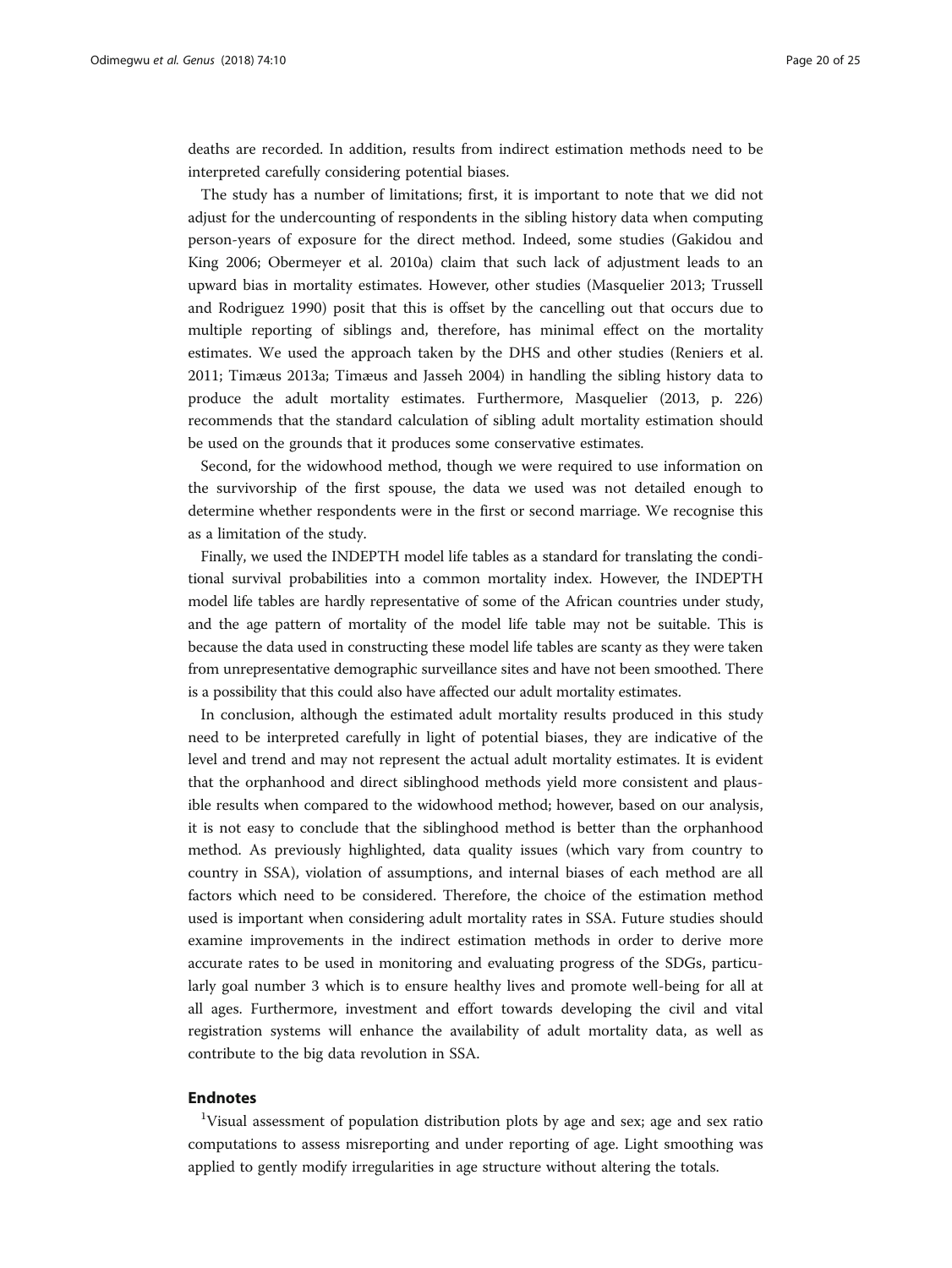#### <span id="page-20-0"></span>Appendix

Table 1 Background information on the study countries

| Country         | Total<br>population<br>in 2015<br>(millions) <sup>a</sup> | Population<br>growth rate<br>(percent per<br>annum) <sup>b</sup> | Birth rate<br>(per 1000) <sup>b</sup> | Death rate<br>(per 1000) <sup>b</sup> | Life expectancy<br>at birth (years) <sup>c</sup> | Adult HIV<br>prevalence<br>rate in age<br>group 15-49<br>(percent) <sup>c</sup> | <b>HIV/AIDS</b><br>deaths $\degree$ | Leading causes<br>of death d                                                      |
|-----------------|-----------------------------------------------------------|------------------------------------------------------------------|---------------------------------------|---------------------------------------|--------------------------------------------------|---------------------------------------------------------------------------------|-------------------------------------|-----------------------------------------------------------------------------------|
| Cameroon 23.7   |                                                           | 2.5                                                              | 37                                    | 11                                    | Total: 56<br>Male: 56<br>Female: 58              | 4.8                                                                             | 34,000                              | HIV/AIDS,<br>malaria and<br>lower respiratory<br>infections                       |
| Kenya           | 44.3                                                      | 2.7                                                              | 31                                    | 8                                     | Total: 62<br>Male: 60<br>Female: 65              | 5.3                                                                             | 33,000                              | HIV/AIDS, lower<br>respiratory<br>infections and<br>diarrheal diseases            |
| Liberia         | 4.5                                                       | 2.6                                                              | 36                                    | 9                                     | Total: 60<br>Male: 59<br>Female: 61              | 1.2                                                                             | 2000                                | Malaria, lower<br>respiratory<br>infections and<br>diarrheal diseases             |
| Mali            | 6.7                                                       | 3.0                                                              | 44                                    | 15                                    | Total: 53<br>Male: 53<br>Female: 53              | 1.4                                                                             | 5300                                | Malaria, diarrheal<br>diseases and<br>lower respiratory<br><i>infections</i>      |
| Sierra<br>Leone | 6.5                                                       | 1.9                                                              | 37                                    | 14                                    | Total: 50<br>Male: 50<br>Female: 51              | 1.4                                                                             | 2700                                | Malaria, lower<br>respiratory<br>infections and<br><b>HIV/AIDS</b>                |
| South<br>Africa | 55                                                        | 0.8                                                              | 22                                    | 10                                    | Total: 61<br>Male: 59<br>Female: 63              | 18.9                                                                            | 140,000                             | HIV/AIDS, lower<br>respiratory<br>infections and<br>diarrheal diseases            |
| South<br>Sudan  | 12.2                                                      | $\overline{4}$                                                   | 36                                    | 12                                    | Total: 55<br>Male: 54<br>Female: 56              | 2.7                                                                             | 13,000                              | Lower respiratory<br>infections, diarrheal<br>diseases and HIV/<br><b>AIDS</b>    |
| Sudan           | 40.9                                                      | 2.1                                                              | 38                                    | 9                                     | Total: 62<br>Male: 60<br>Female: 64              | 0.2                                                                             | 2900                                | Neonatal preterm<br>birth, congenital<br>anomalies.<br>schematic heart<br>disease |
| Tanzania        | 52.3                                                      | 3.0                                                              | 39                                    | 9                                     | Total: 62<br>Male: 60<br>Female: 63              | 5.3                                                                             | 46,000                              | HIV/AIDS, lower<br>respiratory<br>infections and<br>malaria                       |
| Uganda          | 40.1                                                      | 3.3                                                              | 40                                    | 9                                     | Total: 59<br>Male: 58<br>Female: 60              | 7.3                                                                             | 33,000                              | HIV/AIDS, malaria<br>and lower<br>respiratory<br>infections                       |

Sources: <sup>a</sup>(Population Reference Bureau, [2015\)](#page-24-0)<br><sup>b</sup>(United Nations, [2015](#page-24-0))<br><sup>c</sup>(UNAIDS, 2015)<br><sup>d</sup>(IHME, [2013\)](#page-23-0)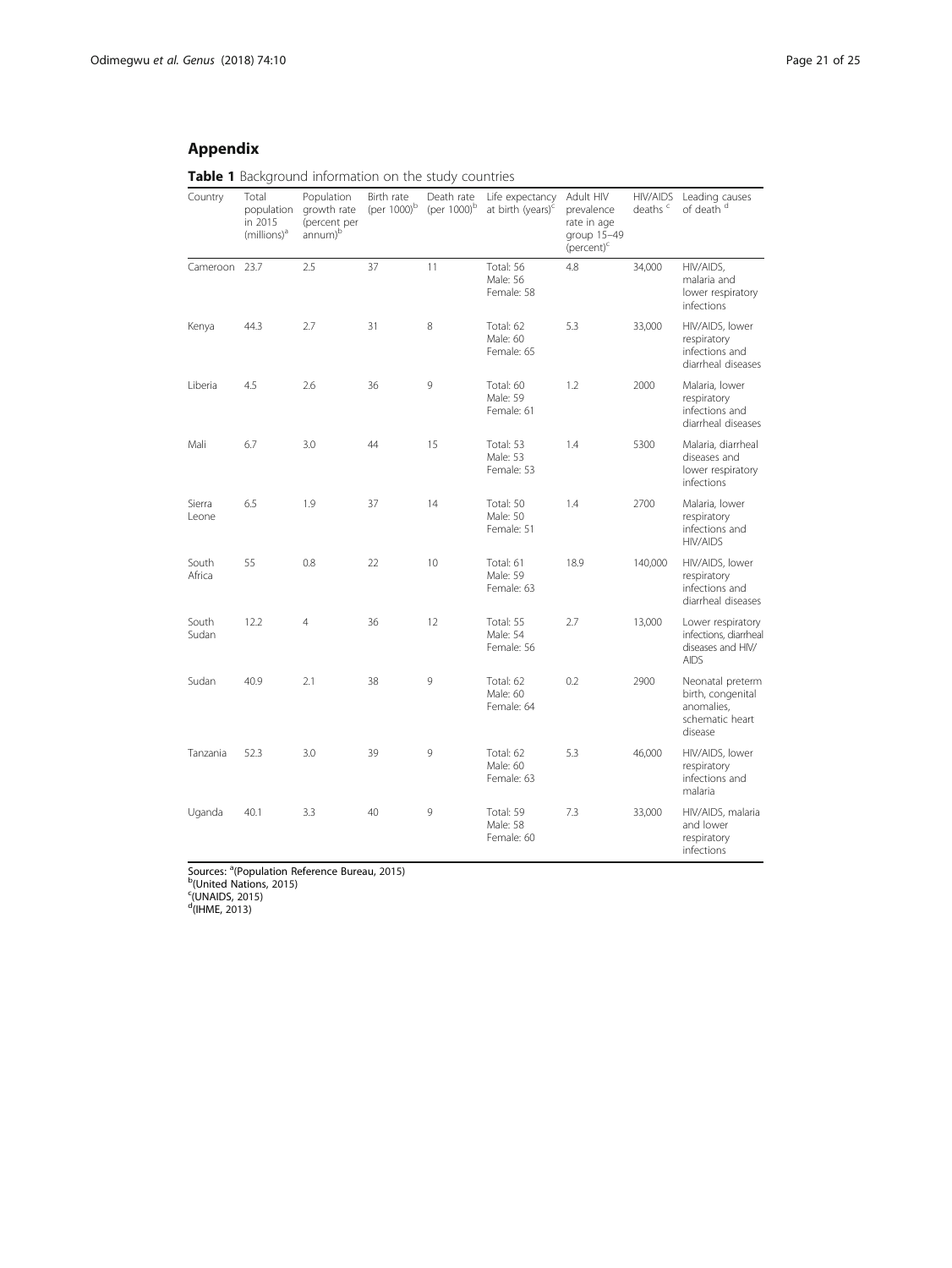|              | Census |      | Mean age at child bearing (M) | Singulate mean age at marriage (SMAM) |        |  |
|--------------|--------|------|-------------------------------|---------------------------------------|--------|--|
| Country      | year   | Male | Female                        | Male                                  | Female |  |
| Cameroon     | 2005   | 34.0 | 26.4                          | 27.6                                  | 21.9   |  |
| Kenya        | 2009   | 32.0 | 26.7                          | 26.8                                  | 22.4   |  |
| Liberia      | 2008   | 33.4 | 28.9                          | 26.7                                  | 22.3   |  |
| Mali         | 2009   | 35.6 | 29.4                          | 26.4                                  | 19.5   |  |
| Sierra Leone | 2004   | 36.1 | 28.6                          | 26.8                                  | 19.7   |  |
| South Africa | 2001   | 32.1 | 27.1                          | 30.9                                  | 28.1   |  |
| South Sudan  | 2008   | 34.7 | 28.5                          | 32.9                                  | 20.4   |  |
| Sudan        | 2008   | 34.5 | 28.3                          | 27.9                                  | 21.7   |  |
| Tanzania     | 2002   | 33.0 | 27.2                          | 25.7                                  | 21.0   |  |
| Uganda       | 2002   | 30.2 | 25.7                          | 23.9                                  | 20.1   |  |

Table 2 Mean age at childbearing and singulate mean age at marriage by selected sub-Saharan countries

Source: Author computations from Census datasets

**Table 3** Reproduced estimates from DHS reports based on a reference period of 0–6 years ( $_{35}q_{15}$ )

|              |                 | Direct estimated $35915$ |                            |        |                                                                               |       |                                                  |  |  |
|--------------|-----------------|--------------------------|----------------------------|--------|-------------------------------------------------------------------------------|-------|--------------------------------------------------|--|--|
| Country      | DHS Survey Year | Male                     | 95% CI                     | Female | 95% CI                                                                        | Total | 95% CI                                           |  |  |
| Cameroon     | 2011            | 0.2322                   | $(0.2186 - 0.2459)$ 0.2282 |        |                                                                               |       | $(0.2151 - 0.2414)$ 0.2302 $(0.2207 - 0.2397)$   |  |  |
| Kenya        | 2008/2009       | 0.2306                   |                            |        | $(0.2132 - 0.2480)$ $0.2143$ $(0.1982 - 0.2304)$ $0.2226$ $(0.2107 - 0.2344)$ |       |                                                  |  |  |
| I iberia     | 2013            | 0.1508                   | $(0.1359 - 0.1657)$ 0.1758 |        |                                                                               |       | $(0.1604 - 0.1912)$ $0.1638$ $(0.1531 - 0.1746)$ |  |  |
| Mali         | 2012/2013       | 0.1056                   | $(0.0932 - 0.1180)$ 0.1005 |        |                                                                               |       | $(0.0878 - 0.1132)$ $0.1029$ $(0.0940 - 0.1117)$ |  |  |
| Sierra Leone | -2013           | 0.1758                   | $(0.1631 - 0.1884)$ 0.1815 |        |                                                                               |       | $(0.1693 - 0.1936)$ $0.1786$ $(0.1698 - 0.1874)$ |  |  |
| Tanzania     | 2010            | 0.1951                   | $(0.1799 - 0.2103)$ 0.1959 |        |                                                                               |       | $(0.1808 - 0.2110)$ 0.1952 $(0.1845 - 0.2059)$   |  |  |
| Uganda       | 2011            | 0.2530                   | $(0.2338 - 0.2721)$ 0.2063 |        |                                                                               |       | $(0.1893 - 0.2233)$ $0.2294$ $(0.2166 - 0.2422)$ |  |  |

Source: Author computations from DHS datasets

**Table 4** Probability of dying between age 15 and 60 years ( $45q_{15}$ ) estimated from DHS sibling histories

|              |                 |        | Directly estimated $45Q_{15}$ |        |                            |       |                                                           | smoothed | <b>INDEPTH</b> model<br>estimated $45Q_{15}$ |
|--------------|-----------------|--------|-------------------------------|--------|----------------------------|-------|-----------------------------------------------------------|----------|----------------------------------------------|
| Country      | DHS Survey Year | Male   | 95% CI                        | Female | 95% CI                     | Total | 95% CI                                                    | Male     | Female                                       |
| Cameroon     | 2011            | 0.3943 | $(0.3723 - 0.4163)$           | 0.3077 | $(0.2903 - 0.3251)$ 0.3517 |       | $(0.3377 - 0.3657)$                                       | 0.5626   | 0.5696                                       |
| Kenya        | 2008/2009       | 0.3814 | $(0.3543 - 0.4085)$           | 0.2848 | $(0.2639 - 0.3057)$ 0.3348 |       | $(0.3177 - 0.3519)$                                       | 0.5740   | 0.6043                                       |
| I iberia     | 2013            | 0.2504 | $(0.2269 - 0.2739)$           | 0.2586 | $(0.2367 - 0.2806)$ 0.2553 |       | $(0.2392 - 0.2714)$                                       | 0.3744   | 0.4605                                       |
| Mali         | 2012/2013       | 0.1629 | $(0.1441 - 0.1816)$ 0.1865    |        |                            |       | $(0.1635 - 0.2094)$ $0.1735$ $(0.1589 - 0.1881)$ $0.2478$ |          | 0.3088                                       |
| Sierra Leone | 2013            | 0.2577 | $(0.2397 - 0.2757)$           | 0.2642 | $(0.2469 - 0.2814)$ 0.2610 |       | $(0.2486 - 0.2735)$                                       | 0.3828   | 0.3923                                       |
| Tanzania     | 2010            | 0.3215 | $(0.2974 - 0.3455)$           | 0.2796 |                            |       | $(0.2586 - 0.3006)$ $0.3012$ $(0.2853 - 0.3172)$          | 0.4584   | 0.5604                                       |
| Uganda       | 2011            | 0.4227 | $(0.3922 - 0.4532)$           | 0.2920 | $(0.2688 - 0.3152)$ 0.3581 |       | $(0.3389 - 0.3772)$                                       | 0.6197   | 0.5964                                       |

Source: Author computations from DHS datasets

\*Reference period for the deaths 6 years before the survey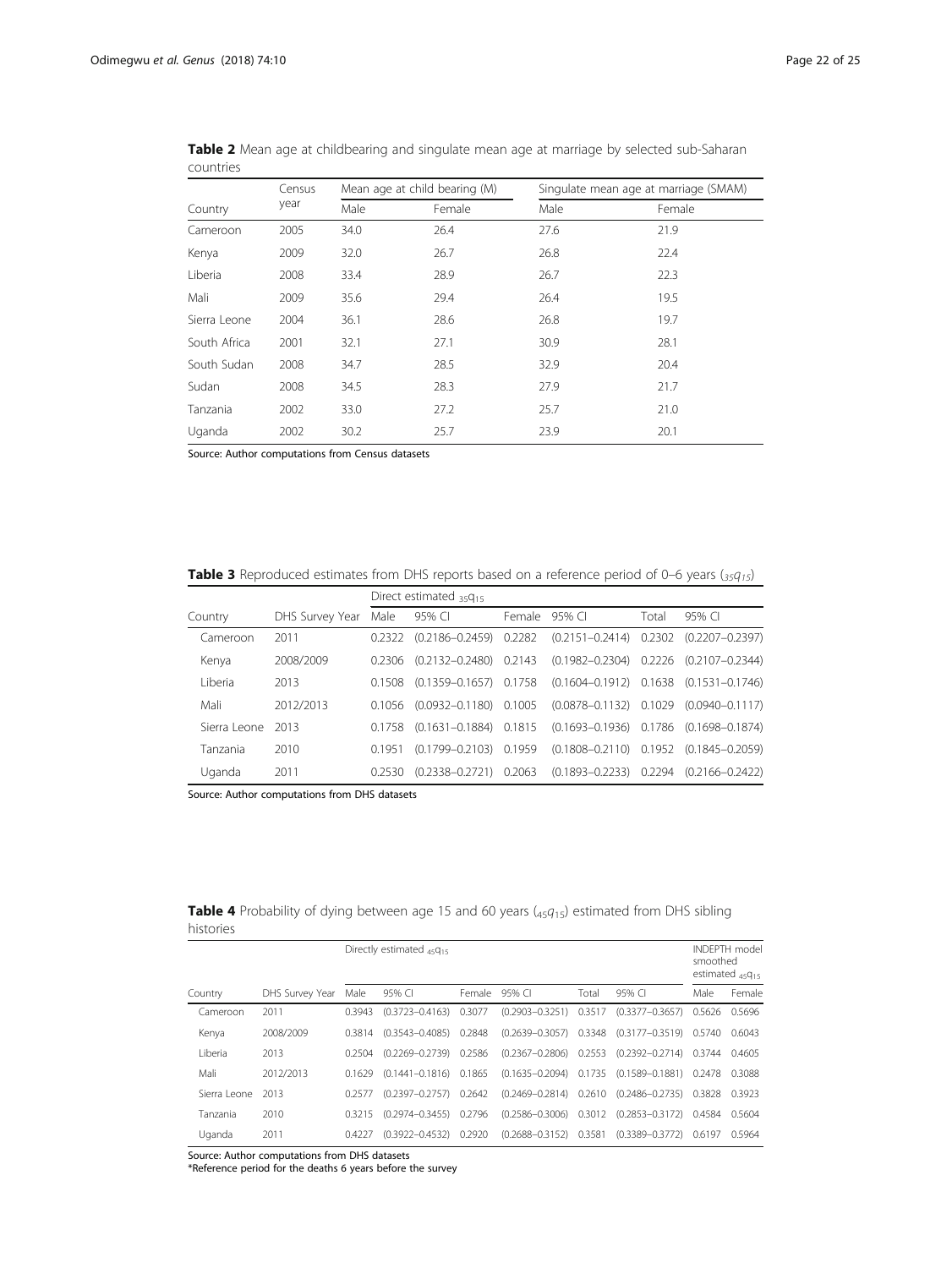|              | $\overline{\phantom{a}}$ |       |       | $\tilde{}$ | .<br>$\overline{\phantom{a}}$ |       |       |       |  |  |
|--------------|--------------------------|-------|-------|------------|-------------------------------|-------|-------|-------|--|--|
|              | Females                  |       |       |            | Males                         |       |       |       |  |  |
|              | 1990                     | 1995  | 2000  | 2005       | 1990                          | 1995  | 2000  | 2005  |  |  |
| Mali         | 0.241                    | 0.250 | 0.259 | 0.270      | 0.250                         | 0.277 | 0.308 | 0.342 |  |  |
| Cameroon     | 0.223                    | 0.277 | 0.322 | $\equiv$   | 0.302                         | 0.370 | 0.426 |       |  |  |
| Kenya        | 0.182                    | 0.268 | 0.347 |            | 0.223                         | 0.316 | 0.397 |       |  |  |
| Uganda       | 0.371                    | 0.418 | 0.422 | 0.382      | 0.481                         | 0.539 | 0.550 | 0.512 |  |  |
| Tanzania     | 0.221                    | 0.278 | 0.329 |            | 0.316                         | 0.376 | 0.424 |       |  |  |
| South Africa | 0.103                    | 0.171 |       |            | 0.286                         | 0.369 |       |       |  |  |
|              |                          |       |       |            |                               |       |       |       |  |  |

**Table 5** Adult mortality estimates derived from sibling histories ( $45q_{15}$ ) by country and sex

Source: Reniers, G, B. Masquelier & P. Gerland.2011 in R. Rogers & E.M. Crimmins (eds), International Handbook of Adult Mortality

**Table 6** United Nations Population Division adult mortality estimates  $(45q_{15})$  by country and sex

|              | Females |       |       |       | Males |       |       |       |
|--------------|---------|-------|-------|-------|-------|-------|-------|-------|
|              | 1990    | 1995  | 2000  | 2005  | 1990  | 1995  | 2000  | 2005  |
| Cameroon     | 0.305   | 0.352 | 0.399 | 0.381 | 0.355 | 0.389 | 0.421 | 0.401 |
| Kenya        | 0.267   | 0.373 | 0.426 | 0.338 | 0.323 | 0.415 | 0.446 | 0.363 |
| Liberia      | 0.287   | 0.265 | 0.325 | 0.262 | 0.363 | 0.283 | 0.365 | 0.301 |
| Mali         | 0.318   | 0.332 | 0.310 | 0.282 | 0.313 | 0.325 | 0.299 | 0.275 |
| Sierra Leone | 0.537   | 0.544 | 0.491 | 0.440 | 0.572 | 0.589 | 0.525 | 0.455 |
| South Africa | 0.227   | 0.318 | 0.508 | 0.525 | 0.345 | 0.402 | 0.539 | 0.542 |
| South Sudan  | 0.372   | 0.358 | 0.364 | 0.364 | 0.425 | 0.405 | 0.401 | 0.392 |
| Sudan        | 0.269   | 0.258 | 0.242 | 0.223 | 0.325 | 0.325 | 0.314 | 0.287 |
| Tanzania     | 0.373   | 0.432 | 0.438 | 0.360 | 0.422 | 0.461 | 0.449 | 0.373 |
| Uganda       | 0.474   | 0.530 | 0.479 | 0.393 | 0.510 | 0.525 | 0.457 | 0.379 |

Source: United Nations, Department of Economic and Social Affairs, Population Division.2013. World Population Prospects: The 2012 Revision, DVD Edition

**Table 7** World Health Organization adult mortality estimates  $(45q_{15})$  by country and sex

|              | Females |       |       |       | Males |       |       |       |
|--------------|---------|-------|-------|-------|-------|-------|-------|-------|
|              | 1990    | 2000  | 2012  | 2013  | 1990  | 2000  | 2012  | 2013  |
| Cameroon     | 0.287   | 0.375 | 0.349 | 0.341 | 0.340 | 0.398 | 0.371 | 0.370 |
| Kenya        | 0.228   | 0.419 | 0.261 | 0.250 | 0.287 | 0.458 | 0.307 | 0.299 |
| Liberia      | 0.376   | 0.336 | 0.246 | 0.240 | 0.544 | 0.375 | 0.282 | 0.279 |
| Mali         | 0.343   | 0.361 | 0.277 | 0.275 | 0.348 | 0.364 | 0.282 | 0.277 |
| Sierra Leone | 0.512   | 0.521 | 0.426 | 0.423 | 0.525 | 0.551 | 0.444 | 0.444 |
| South Africa | 0.219   | 0.313 | 0.350 | 0.320 | 0.344 | 0.433 | 0.463 | 0.441 |
| South Sudan  | 0.391   | 0.368 | 0.349 | 0.323 | 0.448 | 0.408 | 0.373 | 0.353 |
| Sudan        | 0.276   | 0.249 | 0.214 | 0.212 | 0.342 | 0.318 | 0.276 | 0.274 |
| Tanzania     | 0.328   | 0.427 | 0.277 | 0.244 | 0.388 | 0.454 | 0.342 | 0.314 |
| Uganda       | 0.418   | 0.559 | 0.360 | 0.307 | 0.503 | 0.595 | 0.389 | 0.380 |

Source: [http://apps.who.int/gho/indicatorregistry/Appp\\_Main/view\\_indicator.aspx?iid=64](http://apps.who.int/gho/indicatorregistry/Appp_Main/view_indicator.aspx?iid=64)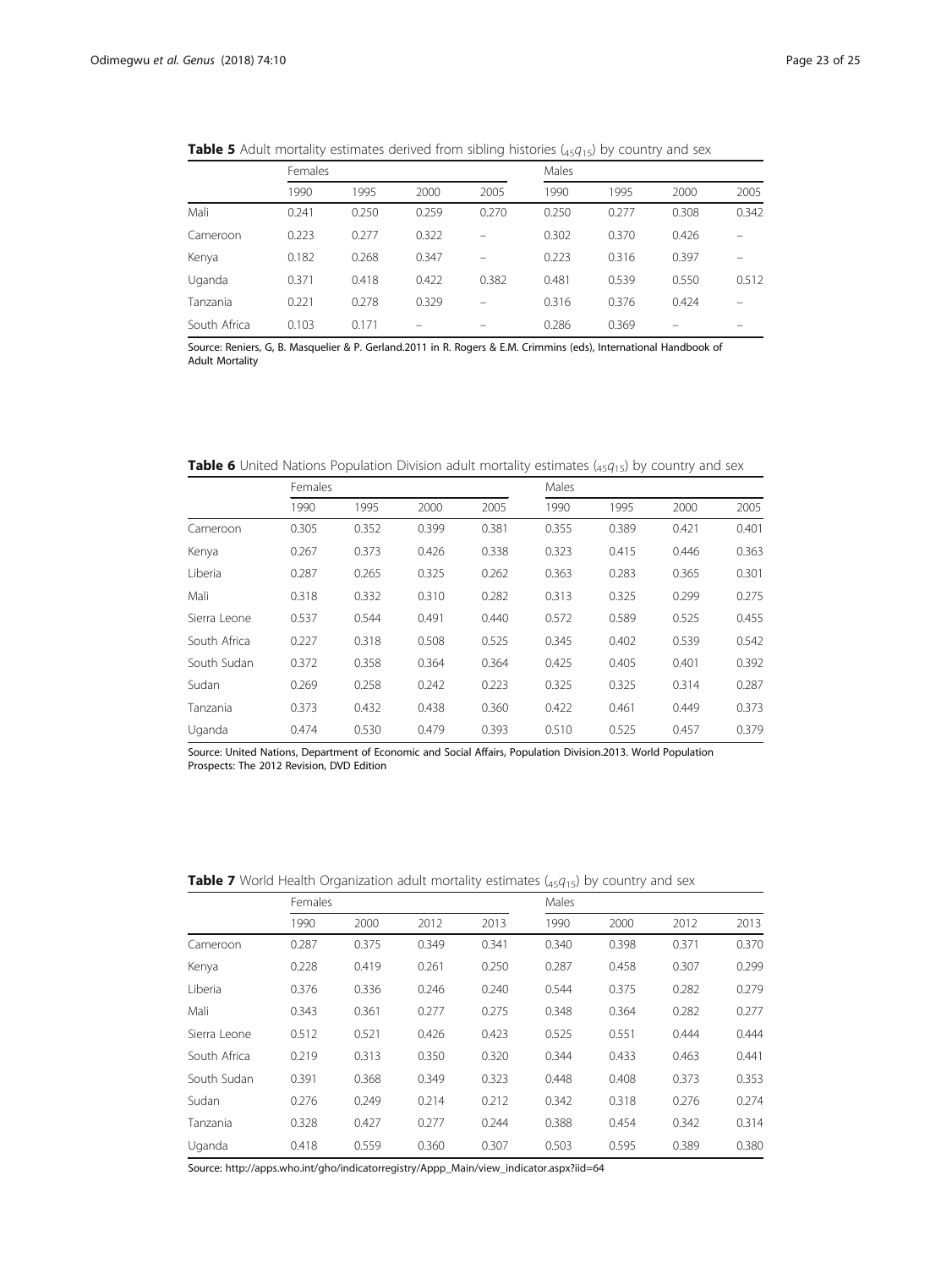#### <span id="page-23-0"></span>Acknowledgements

This work is based on the research supported in part by the National Research Foundation of South Africa (Grant Number: 105931). We are grateful to the following institutions: The University of the Witwatersrand, The University of Zambia and The Consortium for Advanced Research Training in Africa (CARTA). The authors wish to acknowledge Integrated Public Use Microdata Series International (IPUMS) and Measure DHS for granting us permission to use datasets. We acknowledge Nicola Everitt of AuthorAID and Dr. Akinyemi Joshua for their assistance in improving the readability of the manuscript. We also acknowledge the reviewers for their comments as it helped improve the quality of the manuscript greatly.

#### Authors' contributions

COO conceptualised the study and revised the manuscript. VHC contributed to the conceptualisation and demographic analysis and revised the manuscript. ODS contributed to the demographic analysis and write-up of the manuscript. All authors read and approved the final manuscript.

#### Authors' information

CO is a Professor and head of the Demography and Population Studies (DPS) programme at the University of the Witwatersrand, Johannesburg, South Africa; VHC is a lecturer in the Department of Population Studies at the University of Zambia and a doctoral candidate in the DPS programme at the University of the Witwatersrand; and ODS is a doctoral candidate in the DPS programme at the University of the Witwatersrand.

#### Competing interests

The authors declare that they have no competing interests.

#### Publisher's Note

Springer Nature remains neutral with regard to jurisdictional claims in published maps and institutional affiliations.

#### Received: 3 October 2017 Accepted: 24 October 2017 Published online: 01 August 2018

#### References

AbouZahr, C., de Savigny, D., Mikkelsen, L., Setel, P. W., Lozano, R., & Lopez, A. D. (2015). Towards universal civil registration and vital statistics systems: the time is now. The Lancet, 386(10001), 1407-1418.

Alam, N., & Townend, J. (2014). The neighbourhood method for measuring differences in maternal mortality, infant mortality and other rare demographic events. PLoS One, 9(1), e83590.

- Arriaga, E. E., Johnson, P. D., & Jamison, E. (1994). Population analysis with microcomputers (Vol. 1): Bureau of the Census.
- Bendavid, E., Holmes, C. B., Bhattacharya, J., & Miller, G. (2012). HIV development assistance and adult mortality in Africa. JAMA, 307(19), 2060–2067.
- Ben-Shlomo, Y., & Kuh, D. (2002). A life course approach to chronic disease epidemiology: conceptual models, empirical challenges and interdisciplinary perspectives. International Journal of Epidemiology, 31(2), 285–293.

Bradshaw, D., & Timaeus, I. M. (2006). Levels and trends of adult mortality.

Brass, W., & Hill, K. H. (1973). Estimating adult mortality from orphanhood.

Chimere-Dan, O. (1997). Recent fertility patterns and population policy in South Africa 1. Development Southern Africa,  $14(1)$ ,  $1-20$ .

De Walque, D., & Verwimp, P. (2010). The demographic and socio-economic distribution of excess mortality during the 1994 genocide in Rwanda. Journal of African Economies, 19(2), 141-162.

Dorrington, R., Bourne, D., Bradshaw, D., Laubscher, R., & Timæus, I. M. (2001). The impact of HIV/AIDS on adult mortality in South Africa: Medical Research Council cape town.

- Gakidou, E., & King, G. (2006). Death by survey: estimating adult mortality without selection bias from sibling survival data. Demography, 43(3), 569–585.
- Graham, W., Brass, W., & Snow, R. W. (1989). Estimating maternal mortality: the sisterhood method. Studies in family planning, 125–135.
- Helleringer, S., Pison, G., Kanté, A. M., Duthé, G., & Andro, A. (2014). Reporting errors in siblings' survival histories and their impact on adult mortality estimates: results from a record linkage study in Senegal. Demography, 51(2), 387–411.
- Helleringer, S., Pison, G., Masquelier, B., Kanté, A. M., Douillot, L., Duthé, G.,. .. Delaunay, V. (2014). Improving the quality of adult mortality data collected in demographic surveys: validation study of a new siblings' survival questionnaire in Niakhar, Senegal. PLoS Medicine, 11(5), e1001652.
- Henry, L. (1960). Mesure indirecte de la mortalité des adultes. Population (french edition), 457–466.
- Hill, K., El Arifeen, S., Koenig, M., Al-Sabir, A., Jamil, K., & Raggers, H. (2006). How should we measure maternal mortality in the developing world? A comparison of household deaths and sibling history approaches. Bulletin of the World Health Organization, 84(3), 173–180.
- Hill, K., & Trussell, J. (1977). Further developments in indirect mortality estimation. Population Studies, 31(2), 313-334.
- Hosegood, V., Vanneste, A.-M., & Timæus, I. M. (2004). Levels and causes of adult mortality in rural South Africa: the impact of AIDS. AIDS, 18(4), 663–671.
- IHME. (2013). Global burden of disease 2013 (GBD). Retrieved 12 April, 2016, from [http://www.healthdata.org/results/](http://www.healthdata.org/results/country-profiles) [country-profiles](http://www.healthdata.org/results/country-profiles)
- INDEPTH Network. (2004). INDEPTH model life tables for sub-Saharan Africa: Ashgate Publishing, Ltd.
- Masquelier, B. (2013). Adult mortality from sibling survival data: a reappraisal of selection biases. Demography, 50(1), 207–228.
- Masquelier, B., Reniers, G., & Pison, G. (2014). Divergences in trends in child and adult mortality in sub-Saharan Africa: survey evidence on the survival of children and siblings. Population Studies, 68(2), 161–177.